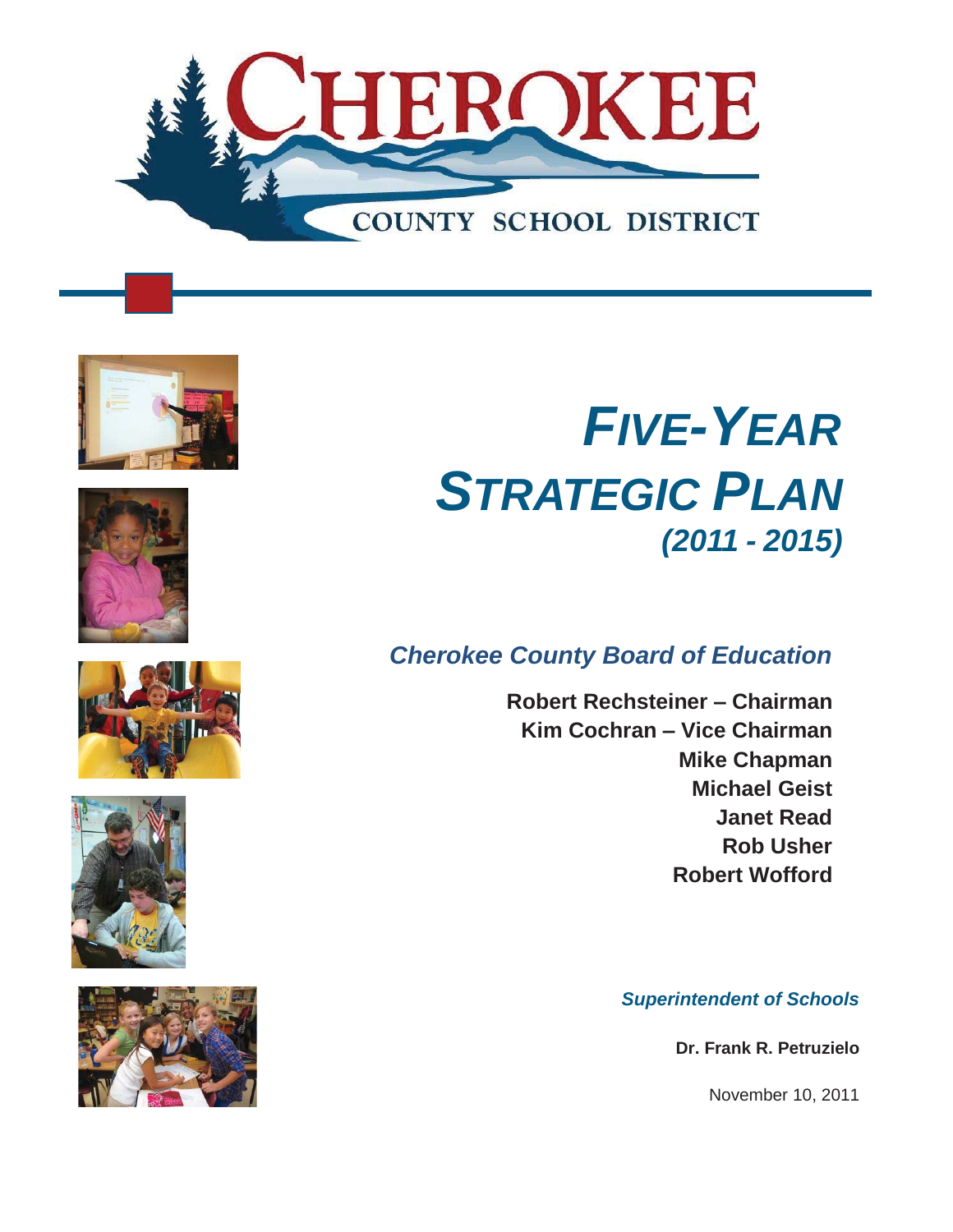# **Mission Statement of the Cherokee County School District**

*We, the School Board of Cherokee County, Georgia, commit ourselves to a philosophy of respect and high expectations for all students, parents, teachers and other staff. Our mission is to enable all students to become contributing citizens who can communicate effectively, gather and use information, make responsible decisions, utilize technology effectively and adapt to the challenges of the future. This mission will be accomplished by providing a variety of learning opportunities and experiences for students, both in school and in the community.* 

# **Message from the Superintendent of Schools**

#### **November 2011**

The Cherokee County School System's long term District Strategic Plan is a fundamental component of our accountability policy.

- $\bullet$  The Major System Priorities provide the foundation and rationale for all objectives.
- $\bullet$  Data and benchmarks have been developed to prioritize use of personnel and resources and measure progress over time.

Sincerely,

Timk & hetsing

Frank R. Petruzielo Superintendent of Schools

# **Major System Priorities**

- 1. Establishing internationally competitive standards for student performance and an accountability system and policy framework designed to insure that all students are challenged individually and collectively to meet more rigorous standards.
- 2. In collaboration with technical colleges, other institutions of higher learning and the local business community, insuring that career, technical and agricultural education programs prepare students for a diverse and technologically rich society.
- 3. Insuring that all students and staff have a safe and secure environment for teaching and learning.
- 4. Attracting, retaining, and training the best teachers, principals and support staff.
- 5. Utilizing technology both to improve student achievement and to increase the school district's productivity and efficiency as a major business enterprise.
- 6. Increasing parental and community involvement through public engagement policies and practices that treat parents, business, community-based organizations and agencies, local institutions of higher learning and other public entities as true partners in the educational process.
- 7. Addressing exploding student population growth, recognizing that there is a large gap between the school district's facilities and technology needs and available capital outlay revenue.
- 8. Reviewing the potential for utilizing the school district's existing public education facilities to establish self-supporting community school evening/week-end educational programs for interested Cherokee County adults.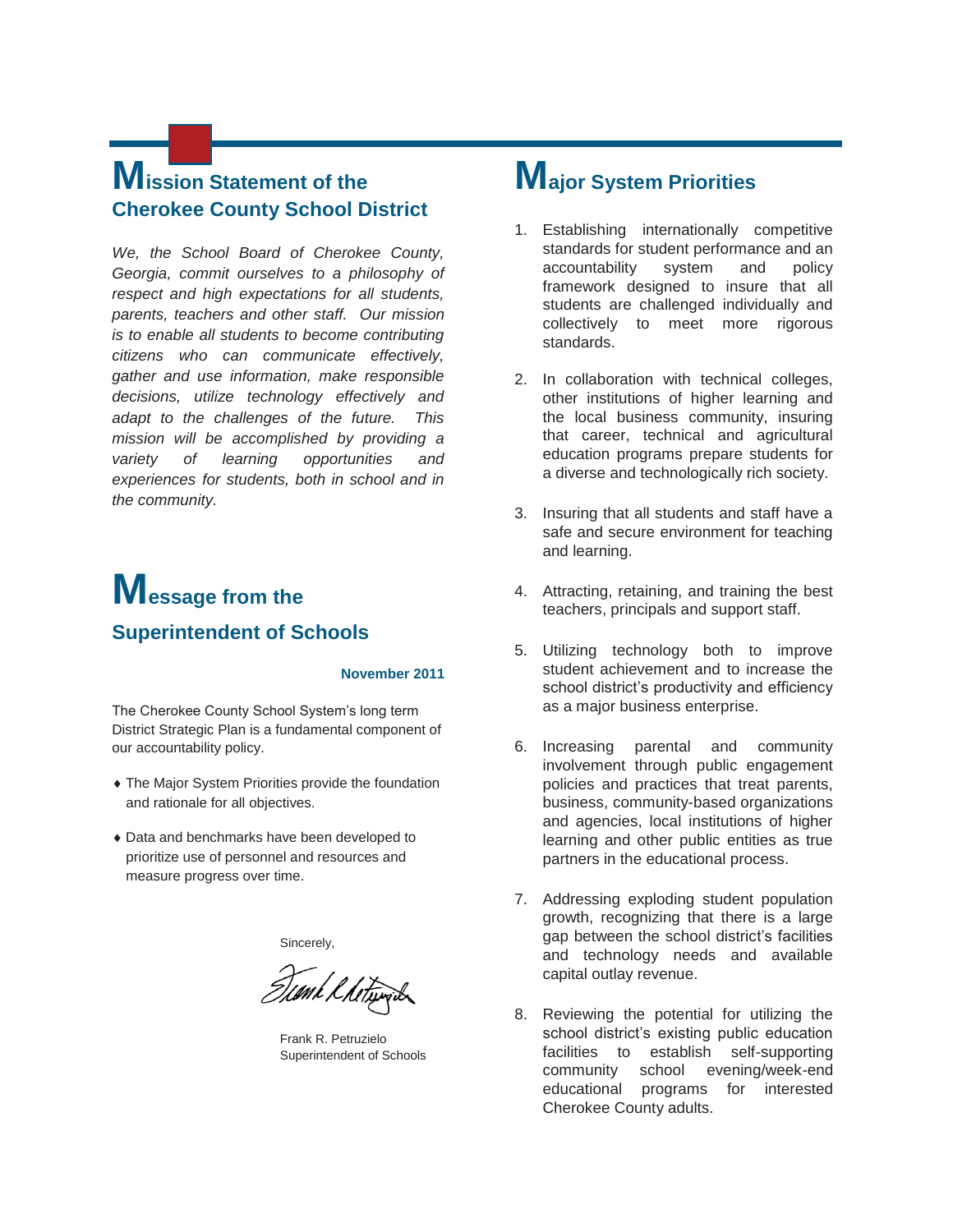# **School Board Beliefs**

- All students deserve the opportunity to learn, achieve success and become productive citizens.
- $\div$  Education/learning is a shared responsibility and should take place in the home, at school and in the community.
- All students can learn; but they learn in different ways, at different rates and with different preferential learning styles.
- $\div$  Learning is achieved through the use of a variety of effective teaching techniques.
- $\div$  A safe and secure environment is essential for teaching and learning.
- $\div$  All students should be taught by teachers and parents how to learn and how to become lifelong learners.
- $\div$  All students deserve equal access to a quality education.
- Quality education requires quality staff, programs, facilities, equipment and technology.
- Parent and community participation, support and responsibility are essential to the positive social, emotional, cultural and academic development of every student.
- Student achievement is enhanced through partnerships with parents, business, community-based organizations and agencies, local institutions of higher learning and other public entities.
- All policy, administrative, instructional and educational support decisions should be based on student needs and what is best for students.
- Diversity should be promoted so that isolation of racial, ethnic and socioeconomic groups is avoided and education is enhanced in a diverse, inclusive setting.
- ◆ All schools should be accountable for improving student achievement.
- All schools should reflect school-based, participatory management.
- $\cdot$  All students must be prepared for a knowledge-based, technologically rich and culturally diverse 21<sup>st</sup> century.
- All staff should have access to results-driven professional development and training which is aligned with the School Board's Major System Priorities and School Improvement Plans. Such professional development and training must be standards-based, job-embedded and collaborative; and it must be designed to establish and maintain an organizational culture that insures continuous improvement.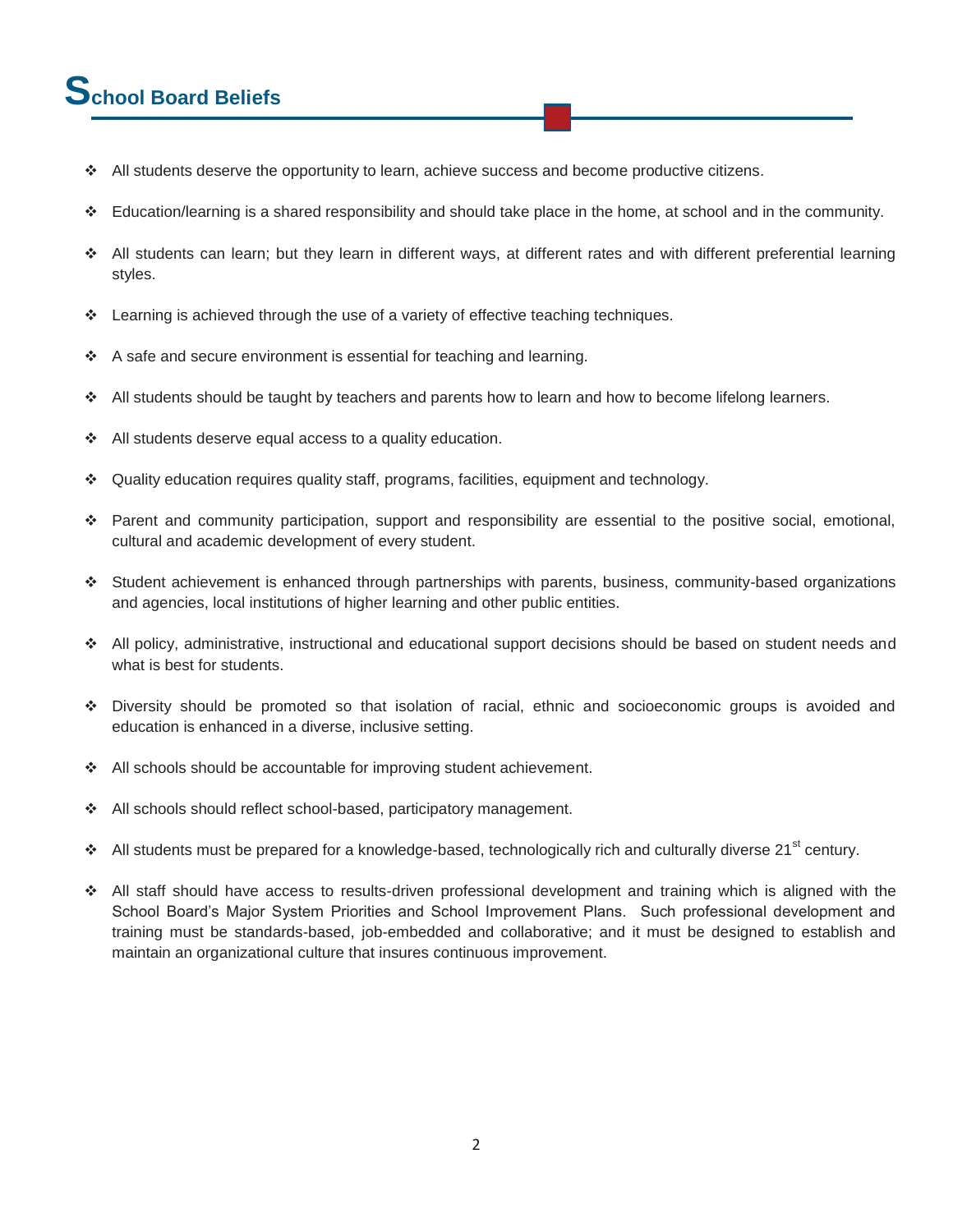# **Cherokee County School District Data**

#### **Student Profile**

- Enrollment Pre K-12
- $\triangle$  Diversity by race, ethnicity and gender
- Percent of students receiving free/reduced lunch
- Percent of students enrolled in Special Programs (ESOL, EIP, REP, Gifted, RTI and Special Education)
- Percent of students in grades 1-8 performing at grade level
- Percent of Students with Disabilities (SWD) within the regular education classroom
- ❖ Retentions by grade level
- High School Graduation Rate
- High School Dropout Rate

#### **Test and Accountability Data**

- Percent of students meeting standards on Georgia Kindergarten Inventory of Developing Skills (GKIDS)
- Percent of students meeting national average on Norm Referenced Tests Reading, Mathematics, Science, Social Studies (Grades 5 and 8)
- Cognitive Abilities Test (COGAT) School Ability Index (Grades 2 and 4)
- Writing Assessment percent of students scoring exceeding/meeting the State standard
- Georgia Criterion-Referenced Competency Tests (GCRCT) Grades 3-8, percent of students meeting/exceeding by content area
- Percent of students, including subgroups, who take required tests. Subgroups: Students with Disabilities, Economically Disadvantaged, Ethnic and Limited English Proficient
- ACCESS for English Learner (EL), percent moving up in Progress Performance Bands
- Percent of AP exams that earned college credit
- Percent of students taking Honors or AP classes
- Scholastic Assessment Test (SAT) scores/Percent of students taking SAT; American College Testing (ACT) scores/Percent of students taking ACT; Preliminary
- Percent of students meeting/exceeding the standard on all End-Of-Course Tests (EOCT)
- $\bigoplus$  Percent of students meeting the standard on Georgia Alternate Assessments
- ❖ Percent of students taking the CRCT-M
- ❖ Number of students taking End-of-Pathway Assessments
- Number of middle school students taking high school courses and number of students receiving high school credit

#### **Attendance/Discipline**

- Average daily attendance
- Percent of students with more than 15 absences
- In-school and out-of-school suspensions/expulsions
- Number of discipline incidents and administrative actions among public school students reported to State

#### **Parent/Community Participation**

- ❖ School Council composition
- Participation in Customer Surveys
- Number of business partnerships; Business involvement with Mentoring, Internships, Scholarships
- Number of fans and followers on Facebook and Twitter
- ❖ Needs Assessment Surveys
- Career, Technical, Agricultural Education Advisory Committee Recommendations
- Technology Advisory Committee Recommendations
- ◆ Number of Senior Project Facilitators and Judges
- ◆ Number of Career Fair Presenters
- Participation in PTA organization at every school in the District
- ◆ Percent of parents utilizing Family Portal
- Percent of students utilizing Student Portal

#### **Facilities/Finance**

- Percent of schools over capacity with or without number of portable classrooms
- Gap between needed schools and anticipated revenue
- Total operating expenditures per student average
- Amount of Federal, State, Local, Grant, Competitive Grant and Formula funds

#### **Teacher Profile**

- \* Percent of classroom teachers annually engaged in professional development courses
- Percent of teachers with advanced degrees, Teach 21, ESOL and Gifted endorsements
- \* Number of highly qualified teachers/Number of classes taught by teachers not in teaching field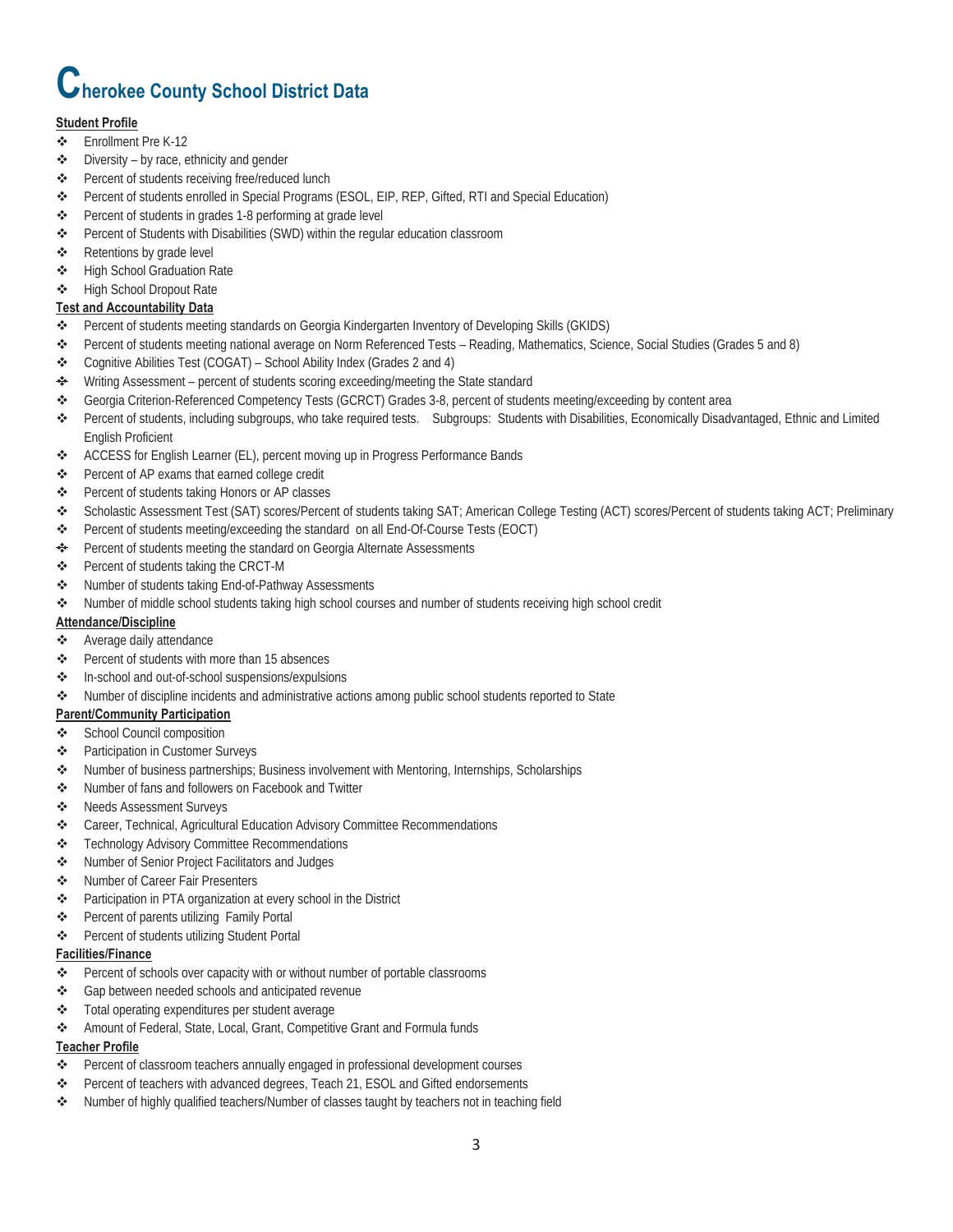**Objective 1 — Increase achievement levels for Cherokee County School District students to insure their international competitiveness and adaptability to an ever changing technological society. Defined target areas for student improvement during the next five years include the following assessment goals:** 

> **Cherokee County School District SAT scores are 59 points above the combined total average of the Nation and 114 points above the State in critical reading, mathematics and writing! All five high schools exceeded the State average on the combined total by 84 to 163 points; and all five high schools exceeded the National average by 29 to 108 points.**

**College Admission Testing (SAT and ACT)** 

**The mean SAT scores for Cherokee County students will meet or exceed the national average.** 

**The mean ACT scores for Cherokee County students will meet or exceed the national average.** 

**Criterion Referenced Testing** 

**The percentage of students passing the End of Course Tests (EOCTs) will meet or exceed the state average. The percentage of students who pass the Georgia High School Writing Test (GHSWT) will exceed 96% with no high school having less than 92% passing.** 

**The percentage of students who meet or exceed expectations on the Georgia Writing Test will exceed 80% in grades 5 and 8.** 

**Cherokee County students will exceed the state average on all End of Course Tests (EOCT).** 

**The percentage of students who "did not meet the standard" on the Georgia Criterion Referenced Competency Tests (GCRCT) will decrease in all subgroups.** 

**The percentage of students who "exceed the standard" on the Georgia Criterion Referenced Competency Tests (GCRCT) will increase for all subgroups.** 

**Test participation rates will meet or exceed 95% for all subgroups.** 

**Norm-Referenced Testing** 

**For students in grades 5 and 8, the national percentile rank of the average score will increase each year in Reading, Math, Science and Social Studies.** 

**Attendance** 

**The percentage of students absent 15 or more days per year will remain at or below 5%.** 

**School Completion Rate: The percentage of students who graduate with a regular high school diploma will increase each year.** 

| <b>Action Steps</b>                                                                                                                                                                                                                                                                                                                                                                                                                                                                                                                                                                                                                                                                                                                                                                                                                                                                                                                                                                                                                                                                                                            | <b>Time Line</b> | <b>Evaluation Measures</b>  |
|--------------------------------------------------------------------------------------------------------------------------------------------------------------------------------------------------------------------------------------------------------------------------------------------------------------------------------------------------------------------------------------------------------------------------------------------------------------------------------------------------------------------------------------------------------------------------------------------------------------------------------------------------------------------------------------------------------------------------------------------------------------------------------------------------------------------------------------------------------------------------------------------------------------------------------------------------------------------------------------------------------------------------------------------------------------------------------------------------------------------------------|------------------|-----------------------------|
| 1.1 Provide teachers with essential tools to maintain and update student performance<br>standards (including Common Core Georgia Performance Standards), identify<br>and prioritize critical course content, and address individual differences in the way<br>students learn.<br>A variety of assessment instruments (local, state and national) will be<br>developed and acquired to measure student mastery of standards using a<br>pre/post test and formative model (formative and summative benchmark<br>assessments).<br>Partnership for Assessment of Readiness for College and Careers (PARCC)<br>٠<br>consortium is in the development stage of a Common Core Standards<br>assessment tool to accompany the implementation of these standards.<br>Teaching materials and textbooks will be acquired or developed that are<br>٠<br>aligned with standards.<br>Writing standards will be aligned with best practices in teaching of writing and<br>٠<br>student assessment methodology in writing.<br>Professional development will continue to be provided in differentiation of<br>٠<br>instruction for all students. | 2011-15          | Student achievement results |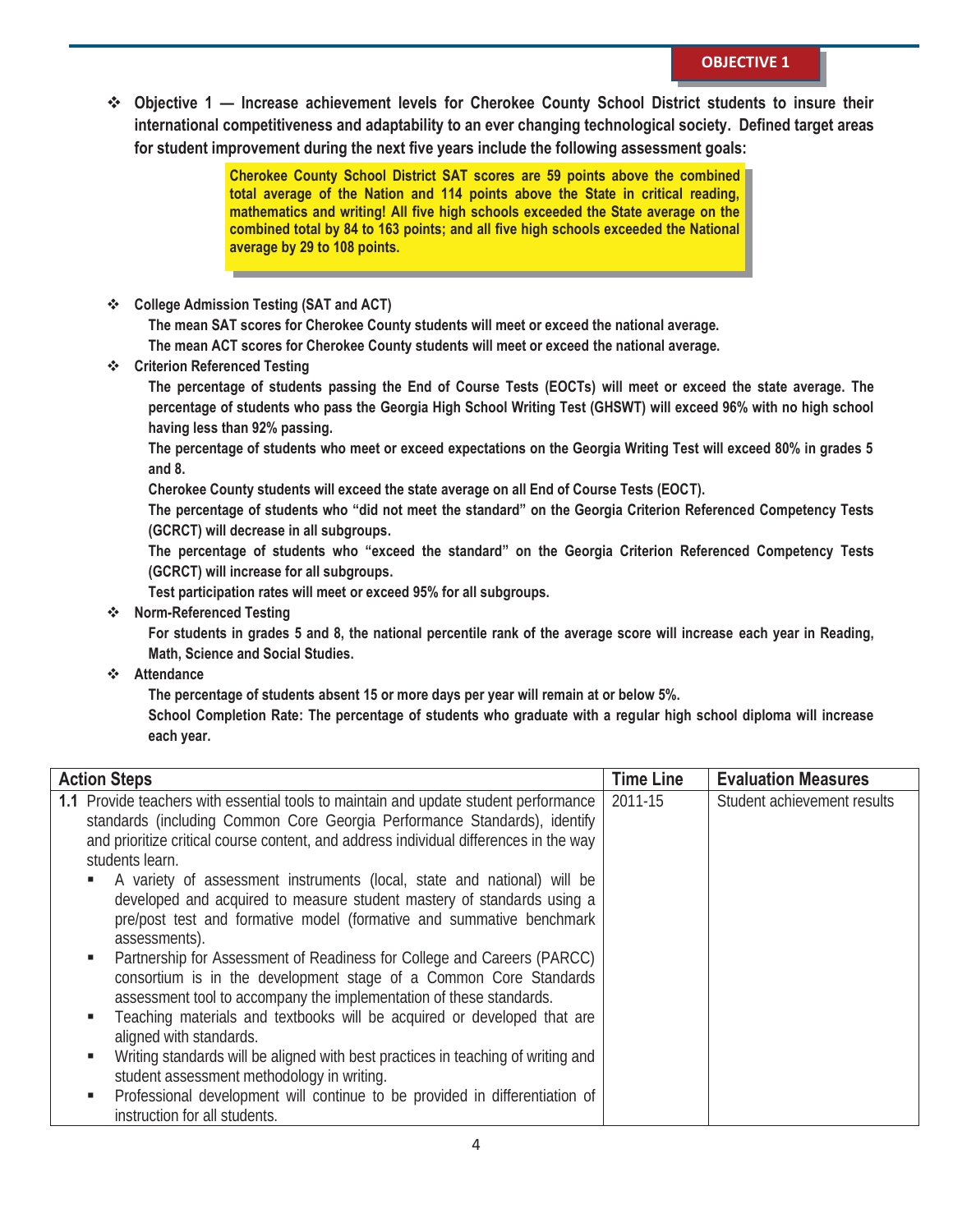| The availability and variety of online and virtual courses for high school<br>٠<br>students will be increased.                                            |         |                           |
|-----------------------------------------------------------------------------------------------------------------------------------------------------------|---------|---------------------------|
| The allocation of resources will continue to be assessed with the goal of                                                                                 |         |                           |
| applying additional resources to students who have academic deficits.                                                                                     |         |                           |
| Common Core Georgia Performance Standards (CCGPS) will be introduced<br>٠<br>during the 2011-12 school year and implemented during the 2012-13 school     |         |                           |
| year.                                                                                                                                                     |         |                           |
| The District will provide support and accommodations to allow an increase in<br>٠                                                                         |         |                           |
| the percentage of time that special education and ESOL receive instruction in                                                                             |         |                           |
| the general education setting.                                                                                                                            |         |                           |
| New Career, Technical and Agricultural Education classes, performance<br>standards and End of Pathway Assessments will continue.                          |         |                           |
| Science, Technology, Engineering and Mathematics (STEM) will be reflected                                                                                 |         |                           |
| across the curriculum with emphasis placed on recognizing and expanding                                                                                   |         |                           |
| examples of existing and emerging innovative, student-centered programs,                                                                                  |         |                           |
| activities and strategies in STEM classrooms and extra-curricular programs.<br>1.2 Develop and implement a comprehensive student assessment program that  | Ongoing | Comparison charts of test |
| accurately estimates the progress of CCSD students in meeting national, state                                                                             |         | results                   |
| and local standards as well as determining the degree to which they are                                                                                   |         |                           |
| successful in meeting their post-secondary school goals.                                                                                                  |         |                           |
| All available resources will be utilized in disaggregation of assessment data                                                                             |         |                           |
| for all subgroups.                                                                                                                                        |         |                           |
| A district-wide protocol for students in grades 10-11 to take the Preliminary<br>Scholastic Assessment Test (PSAT)/National Merit Scholarships Qualifying |         |                           |
| Test (NMSQT) and the utilization of item analysis to evaluate and improve                                                                                 |         |                           |
| instructional methodology will be established.                                                                                                            |         |                           |
| Continue implementation of the new State alternate assessment (CRCT-M)<br>for students with disabilities.                                                 |         |                           |
| Implement and expand training on the district Student Information System for<br>٠                                                                         |         |                           |
| teacher disaggregation of data as well as the State Longitudinal Data<br>System.                                                                          |         |                           |
| Continue to implement End of Pathway CTAE assessments.                                                                                                    |         |                           |
| Gathering baseline data for the implementation of College and Career                                                                                      |         |                           |
| Readiness Performance Index (CCRPI).<br>Implement 8 <sup>th</sup> grade technology literacy assessment to provide                                         |         |                           |
| administrators and teachers data relative to the integration of the National                                                                              |         |                           |
| Education Technology Standards for Students (NETS-S) into the curriculum.                                                                                 |         |                           |
| State Longitudinal Data System will be used to analyze trends; evaluate                                                                                   |         |                           |
| programs; and assist teachers, administrators, School Councils and School                                                                                 |         |                           |
| Data Management Teams in identifying ways to increase student<br>achievement in conjunction with student information system data capabilities.            |         |                           |
| Utilize capabilities of State Longitudinal Data System as defined in Race To<br>$\bullet$                                                                 |         |                           |
| The Top (RT3) to build a statewide P-20 Pipeline of student, teacher, school                                                                              |         |                           |
| and district performance data.                                                                                                                            |         |                           |
| Continue to provide students, parents, teachers and administrators with real-<br>$\bullet$                                                                |         |                           |
| time, trustworthy data and resources designed to inform instruction and<br>support student academic achievement.                                          |         |                           |
| Analyze benchmark assessments developed at the school, district and state                                                                                 |         |                           |
| levels to determine progress toward goals.                                                                                                                |         |                           |
| National (PARCC) and state assessments that support the new CCGPS<br>$\bullet$                                                                            |         |                           |
| standards will be developed and implemented over the next three years with<br>final implementation in 2014-15.                                            |         |                           |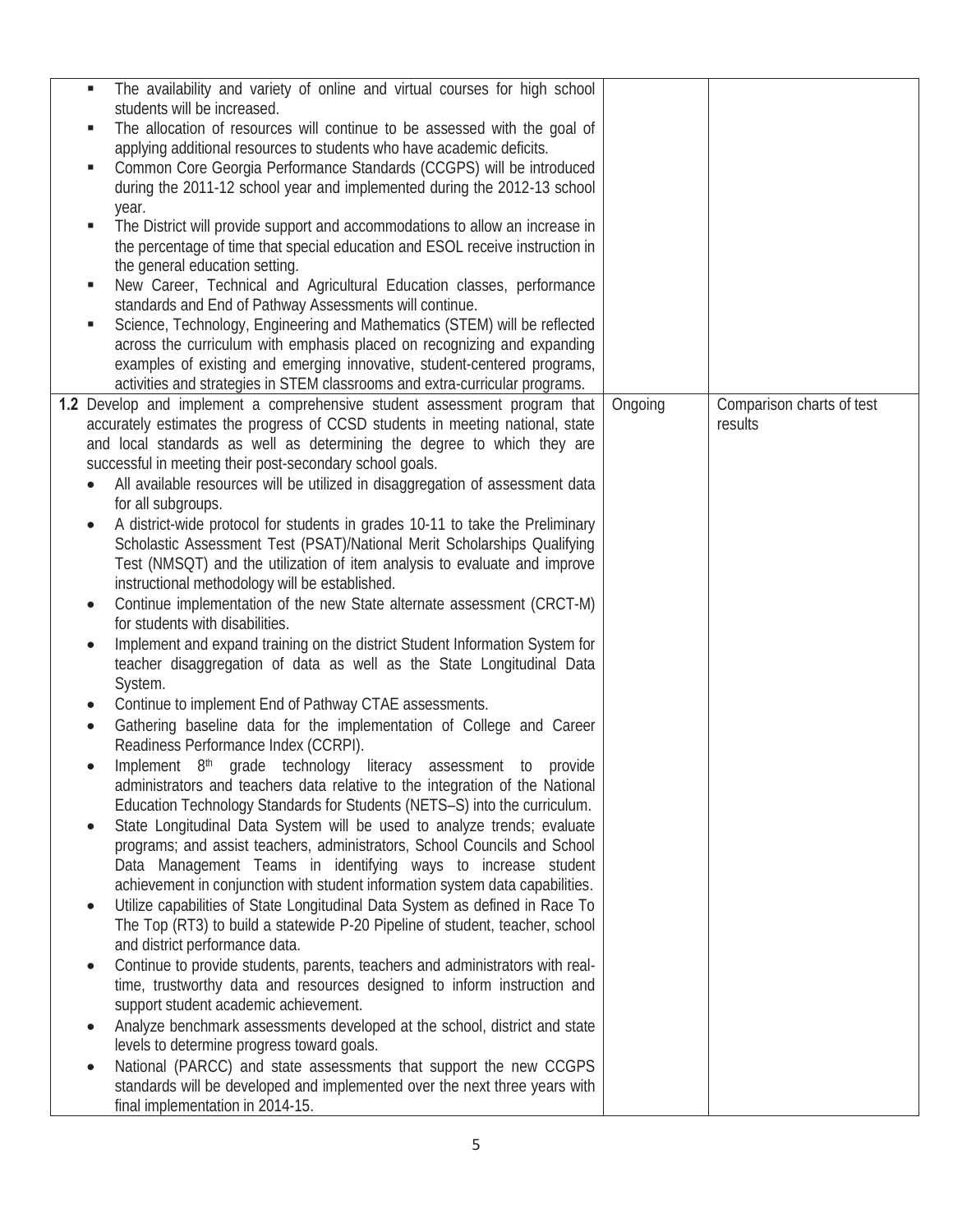| Annually                                                                                                                                                                                                                                                                                                                                                                                                                                    | School Improvement Plan<br>checklist completed by review<br>committee and approved by<br>Superintendent and School<br>Board<br>Progress toward meeting<br>objectives reported in following<br>year's plan |
|---------------------------------------------------------------------------------------------------------------------------------------------------------------------------------------------------------------------------------------------------------------------------------------------------------------------------------------------------------------------------------------------------------------------------------------------|-----------------------------------------------------------------------------------------------------------------------------------------------------------------------------------------------------------|
|                                                                                                                                                                                                                                                                                                                                                                                                                                             |                                                                                                                                                                                                           |
|                                                                                                                                                                                                                                                                                                                                                                                                                                             |                                                                                                                                                                                                           |
| In the 2010-11 school year, approximately 2,000 high school seniors<br>completed Senior Projects. Over 2,200 members of the community                                                                                                                                                                                                                                                                                                       | Evaluation programs<br>developed by Curriculum and<br>School/Community<br>Partnerships                                                                                                                    |
|                                                                                                                                                                                                                                                                                                                                                                                                                                             |                                                                                                                                                                                                           |
| A High School Course Selection Guide has been developed that includes academic and<br>career guidance resources, tools and activities. The Guide is being integrated into the<br>Career Cruising software so students and parents can access the information at school or<br>at home and can develop and revise the student's four-year plan of study at any time.<br>Teachers As Advisor are automatically notified when changes are made. | Curriculum Mapping: Yearly<br>Course Map                                                                                                                                                                  |
|                                                                                                                                                                                                                                                                                                                                                                                                                                             | 2011-12<br>2011-12                                                                                                                                                                                        |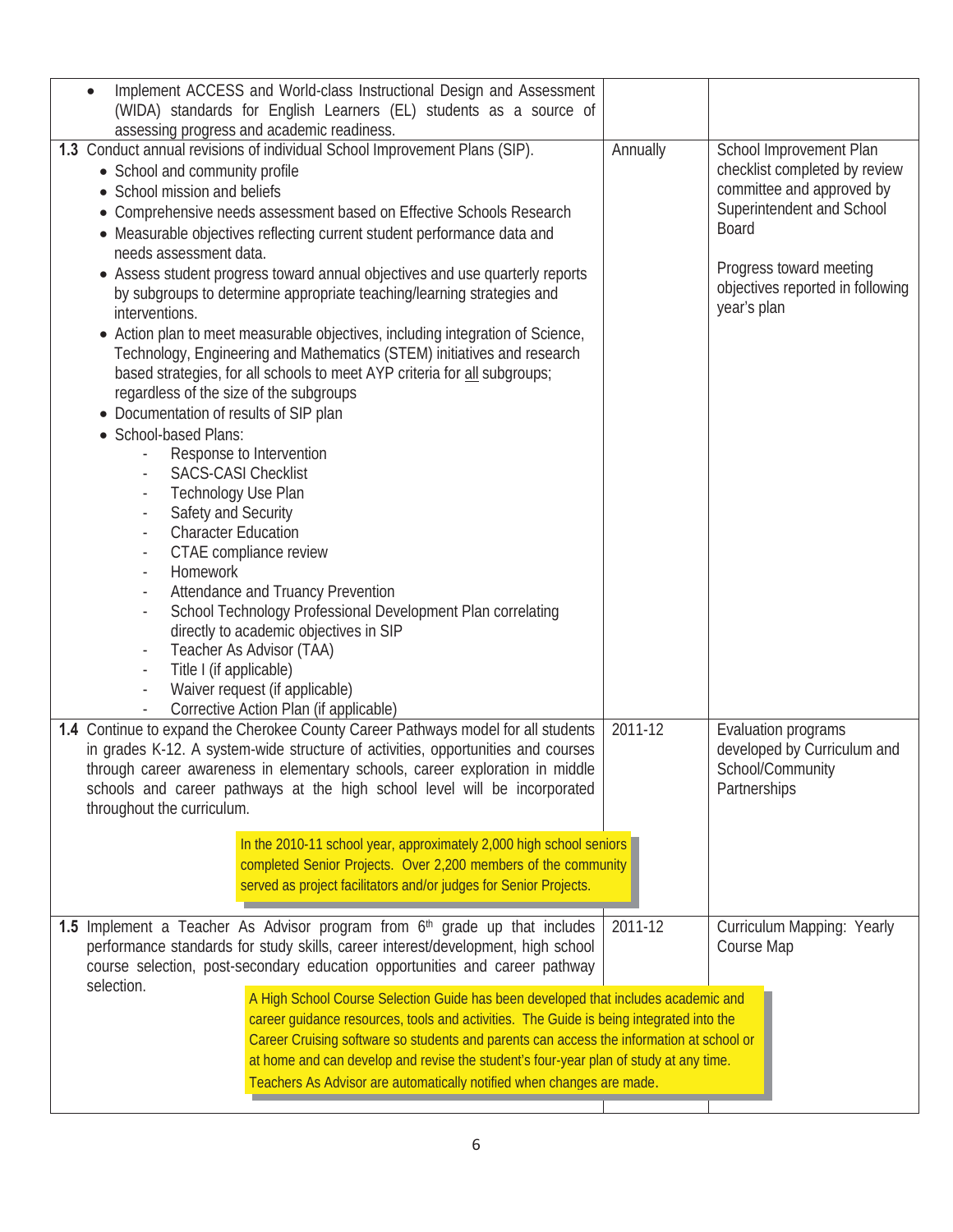| 1.6 Plan, develop and implement an Academic Improvement Plan (AIP) for students<br>designated by teachers and principals as being significantly at-risk of not<br>mastering student performance standards. Currently, all students in Tiers 2 and 3<br>of CCSD's Response To Intervention (RTI) initiative receive a Pyramid Of<br>INTervention (POINT) plan. | 2011-15 | POINT Plan                                                                                                                       |
|---------------------------------------------------------------------------------------------------------------------------------------------------------------------------------------------------------------------------------------------------------------------------------------------------------------------------------------------------------------|---------|----------------------------------------------------------------------------------------------------------------------------------|
| 1.7 Work with the community agencies to decrease absences and tardies among<br>students who are absent more than 15 days per year.                                                                                                                                                                                                                            | 2011-12 | Analysis of attendance reports                                                                                                   |
| 1.8 Collaborate with the Georgia Department of Education, Governor's Office of<br>Student Achievement and participating School Districts in the training, piloting<br>and implementation of components of the Race to the Top grant initiative.                                                                                                               | 2011-14 | Implementation of Common<br>Core Standards,<br><b>Teacher/Leader Evaluation</b><br>System and State Longitudinal<br>Data Systems |
| <b>1.9</b> Increase capacity to provide formative and summative standards-based reporting<br>for all students, which is intended to supplement Report Cards.                                                                                                                                                                                                  | 2011-15 | Standards-based reports                                                                                                          |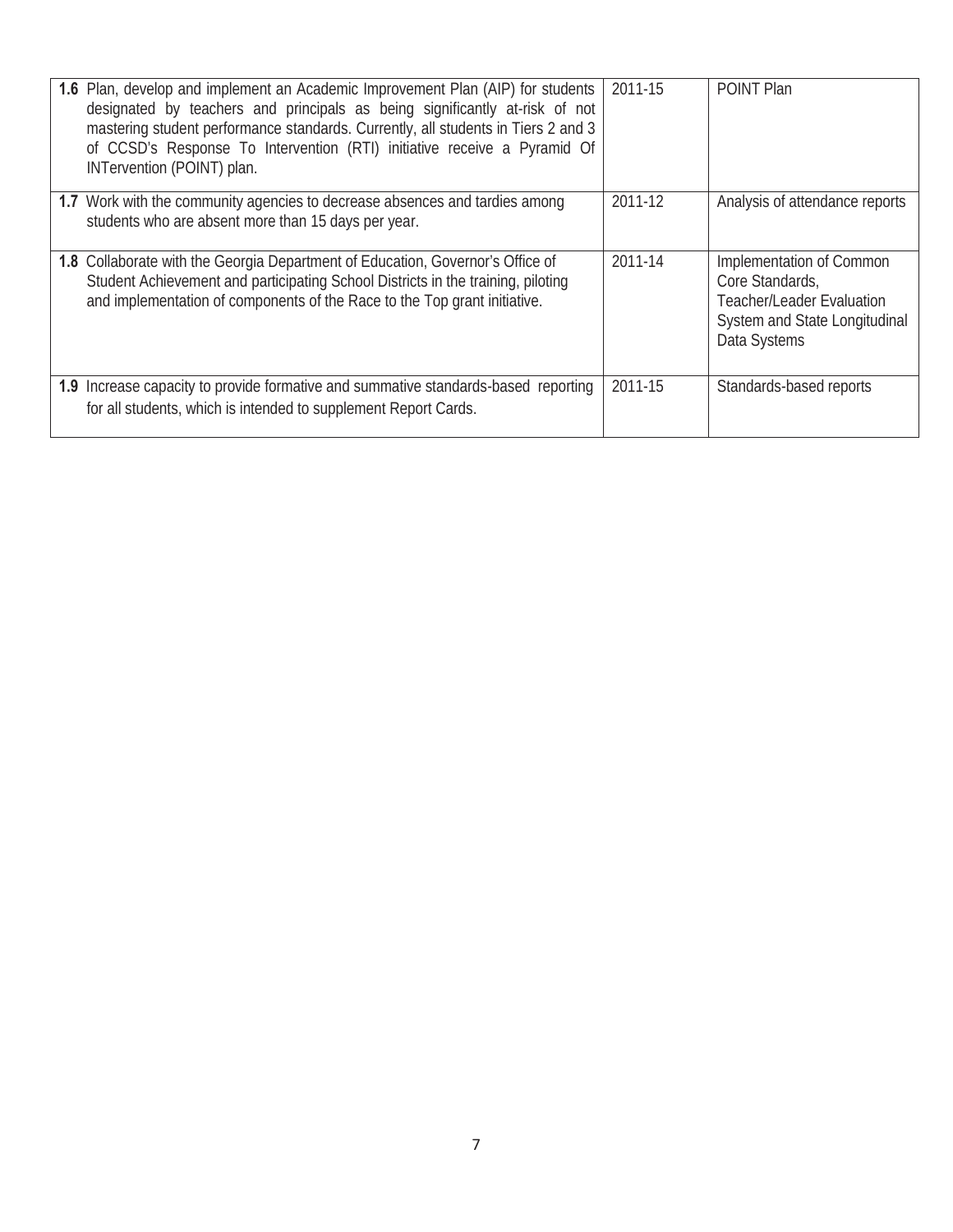**Objective 2 —Establish a system of choice-based, specialized educational programs designed to meet the academic needs of students and offered within existing classroom space and/or stand-alone programs in repurposed CCSD facilities.** 

| <b>Action Steps</b>                                                                                                                                                                                                                                                                                        | <b>Time Line</b> | <b>Evaluation Measures</b>                                                                                      |
|------------------------------------------------------------------------------------------------------------------------------------------------------------------------------------------------------------------------------------------------------------------------------------------------------------|------------------|-----------------------------------------------------------------------------------------------------------------|
| 2.1 Develop and implement, in collaboration with district partners, Science,<br>Technology, Engineering and Math (STEM) programs for grades 3-5/6 at<br>designated elementary schools in appropriate geographic regions and<br>subsequently expand to a designated middle school(s) and high<br>school(s). | 2011-15          | Implementation Plan:<br>Programmatic<br>Operational<br>Fiscal<br><b>Annual Status Report</b>                    |
| 2.2 Develop and implement, in collaboration with district partners, Performing<br>and Visual Fine Arts programs for grades 3-5/6 at designated elementary<br>schools in appropriate geographic regions; subsequently expanded to<br>include a designated middle school(s) and high school(s).              | 2011-15          | Implementation Plan:<br>Programmatic<br>$\bullet$<br>Operational<br>$\bullet$<br>Fiscal<br>Annual Status Report |
| 2.3 Develop and implement, in collaboration with district partners, local<br>businesses and industries, a Career, Technical and Agricultural<br>Education (CTAE) high school with a potential start date of 2014-15.                                                                                       | 2012-15          | Implementation Plan:<br>Programmatic<br>Operational<br>Fiscal<br>$\bullet$<br><b>Annual Status Report</b>       |
| 2.4 Investigate the potential to develop and implement, in collaboration with<br>district partners, an accelerated academics program (e.g., International<br>Baccalaureate) at middle and/or high school levels.                                                                                           | Ongoing          | Availability of potential funding<br>and resources                                                              |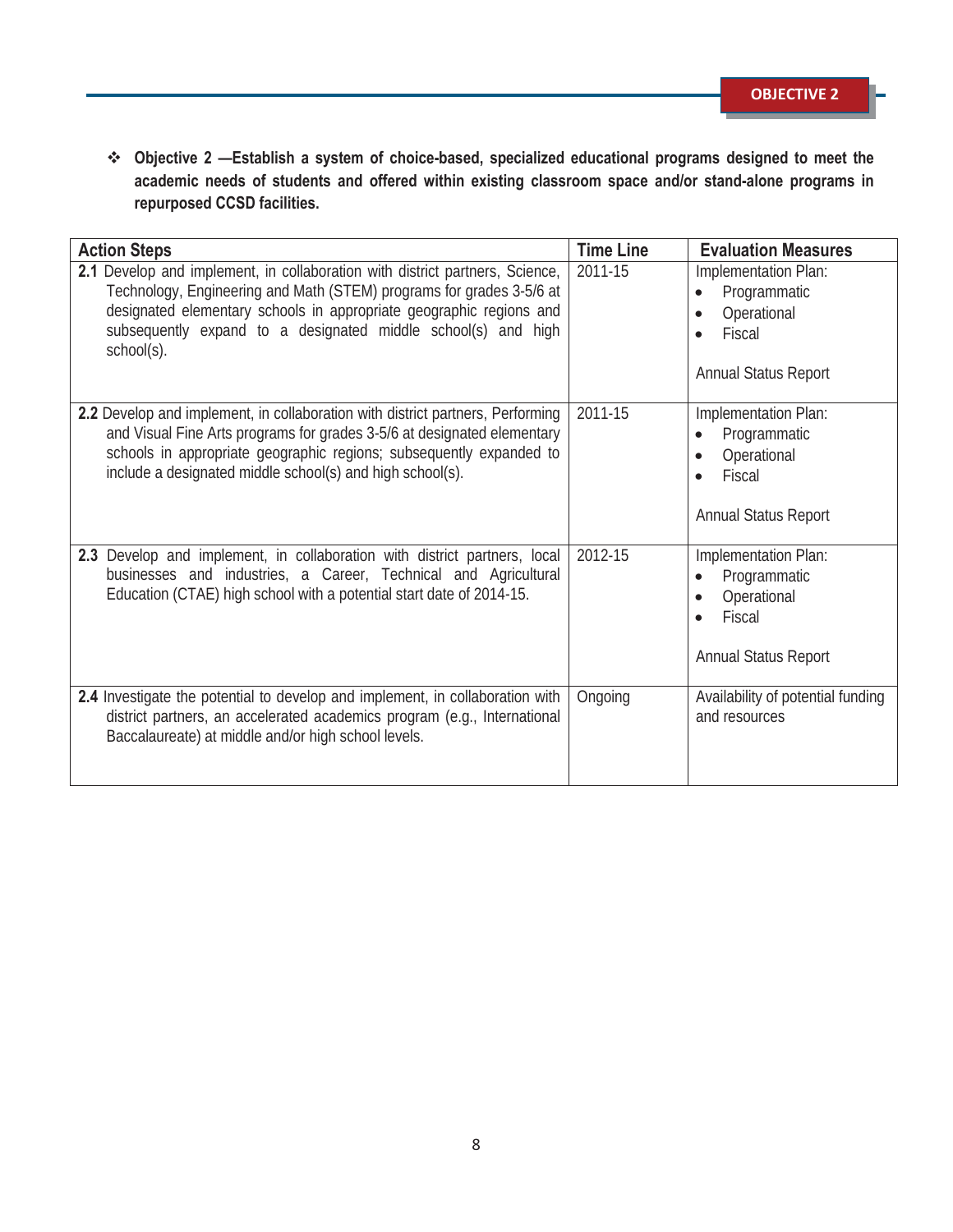**Objective 3 — Improve performance by students, staff and the organization through results-driven professional development that is standards-based, job embedded and collaborative.** 

| <b>Action Steps</b>                                                                                                                                                                                                                                                                                                                | <b>Time Line</b> | <b>Evaluation Measures</b>                                                            |  |
|------------------------------------------------------------------------------------------------------------------------------------------------------------------------------------------------------------------------------------------------------------------------------------------------------------------------------------|------------------|---------------------------------------------------------------------------------------|--|
| 3.1 Provide districtwide standards-based professional development in<br>specific content to include strategies in Science, Technology,<br>Engineering and Mathematics (STEM).                                                                                                                                                      | Ongoing          | Course attendance, data<br>performance assessments and<br>student achievement results |  |
| PD 360, a customizable online professional development delivery program is<br>launching districtwide in Fall 2011 in support of Race To The Top (RTTT)<br>initiatives and comprehensive school improvement support.                                                                                                                |                  |                                                                                       |  |
| 3.2 Continuation of the Georgia Performance Standards (GPS) for one year<br>and participate in GaDOE planned professional development for<br>scheduled implementation of the Common Core Georgia Performance<br>Standards (CCGPS) over the next three years with full implementation in<br>2014-15.                                | 2011-14          | Performance checklists                                                                |  |
| 3.3 Provide training for disaggregation and interpretation of all student<br>achievement data including longitudinal data, as well as data from<br>formative and summative assessments.                                                                                                                                            | $2011 - 14$      | <b>Session Reports</b>                                                                |  |
| 3.4 Implement job-embedded, collaborative and contextual models of<br>professional development.                                                                                                                                                                                                                                    | 2011-12          | Reports on performance<br>assessments                                                 |  |
| Despite State suspension of Professional Learning Unit (PLU) credits for the purpose of certificate renewal, employees participated<br>in more than 9,200 professional learning activities in CCSD's Comprehensive Professional Development Program.                                                                               |                  |                                                                                       |  |
| 3.5 Continue offering courses on the integration of technology and<br>curriculum that prepare teachers and media specialists to integrate the<br>effective use of instructional technology into the standards-based<br>classroom.                                                                                                  | 2011-15          | Historical comparison of<br>technology courses and<br>performance assessments         |  |
| 3.6 Continue implementation of an enhanced professional development<br>program for potential educational leadership candidates, including new<br>and current administrators.                                                                                                                                                       | Ongoing          | Data from performance<br>assessments                                                  |  |
| 3.7 Continue to enhance the professional development mentoring program<br>through increased mentor training and program representatives at each<br>school.                                                                                                                                                                         | Ongoing          | Data from performance<br>assessments                                                  |  |
| 3.8 Continue to enhance a training program for classified personnel,<br>incorporating various delivery models through available community<br>partnerships and other resources to ensure employees continue to have<br>the necessary knowledge, attitude, training and skills to perform<br>effectively and safely on the job.      | 2011-12          | Data from performance<br>assessments                                                  |  |
| 3.9 Continue to support state and local endorsement programs (e. g. Gifted<br>or ELL) for critically-needed areas of certification.                                                                                                                                                                                                | Ongoing          | <b>Performance Assessments</b>                                                        |  |
| 1,055 teachers have completed gifted certification since the beginning of the 2002-03<br>school year. This endorsement is the first to be offered as an online/hybrid program in<br>2011-12. Since 2004, 92 teachers have completed the ESOL Endorsement certification<br>with 26 participants in this year's endorsement courses. |                  |                                                                                       |  |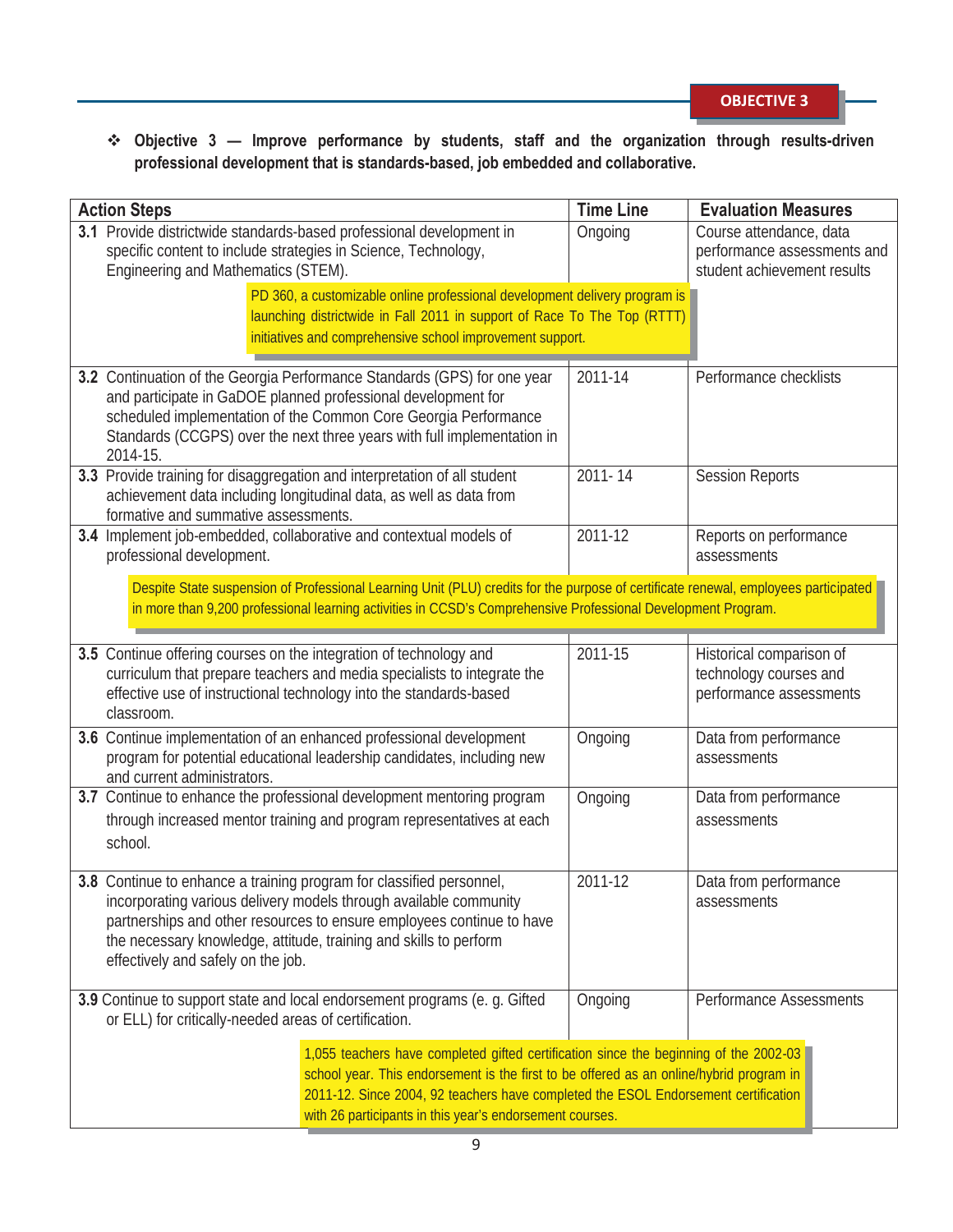| 3.10 Continue to provide professional development in research based<br>strategies to meet the diverse needs of students and based on utilization<br>of targeted and strategic longitudinal data analysis.                                                         | 2011-15 | Performance Assessments                                               |
|-------------------------------------------------------------------------------------------------------------------------------------------------------------------------------------------------------------------------------------------------------------------|---------|-----------------------------------------------------------------------|
| 3.11 Enhance teacher preparation for the use of assistive technology in the<br>classroom.                                                                                                                                                                         | Ongoing | Development of courses and<br>summary of class participation          |
| 3.12 Provide professional development and state-endorsed training for<br>district administrators, school leaders and teachers for piloting and<br>implementing more effective/performance-based teacher and leader<br>evaluation systems.                         | 2011-15 | <b>Teacher Evaluation Measure</b><br><b>Leader Evaluation Measure</b> |
| 3.13 Provide training and district support of online professional development<br>and observation that supports the new teacher and leader evaluation<br>instrument, including real-time, technology-based observation and<br>evaluation tools for administrators. | 2011-15 | <b>Evaluation Measures</b>                                            |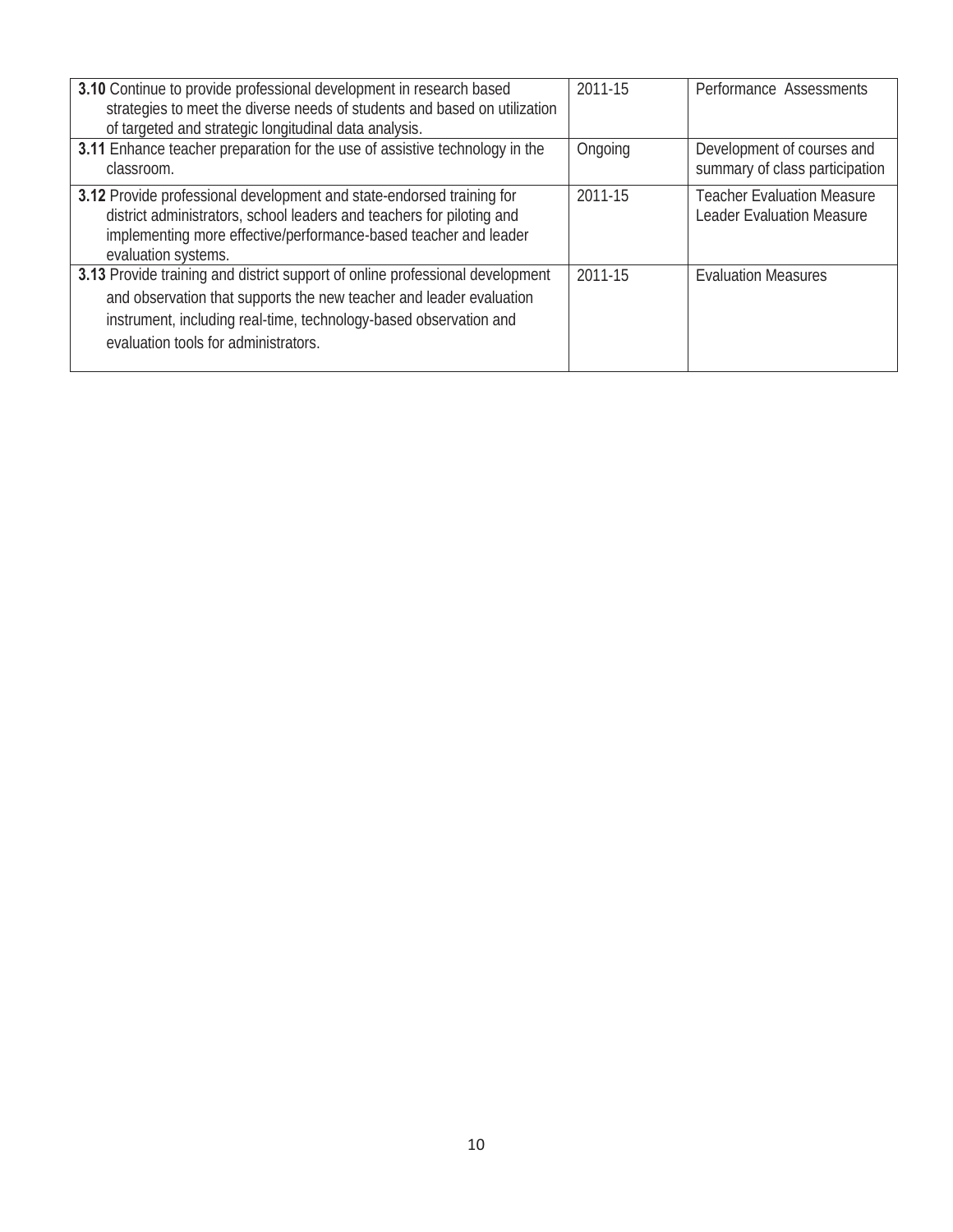**Objective 4 — Pursue alternative funding sources to maintain and expand existing and essential programs or to initiate new programs and services aligned with the system's mission, Major System Priorities and beliefs.**

| <b>Action Steps</b>                                                                                                                                                                                                                                                                                                                              | <b>Time Line</b> | <b>Evaluation Measures</b>                                                        |
|--------------------------------------------------------------------------------------------------------------------------------------------------------------------------------------------------------------------------------------------------------------------------------------------------------------------------------------------------|------------------|-----------------------------------------------------------------------------------|
| 4.1 Continue to develop and maintain a comprehensive, system-wide<br>resource development and grants management program of competitive<br>and non-competitive (State and Federal) grants focused on project<br>development, funding source development and proposal writing for<br>individual schools, School Innovation Zones and the District. | 2011-12          | Documentation and<br>department evaluation                                        |
| More than \$10.9 Million in competitive grants has been awarded to the<br>Cherokee County School District since the 1999-2000 school year.                                                                                                                                                                                                       |                  |                                                                                   |
| 4.2 Maintain and cultivate partnerships, collaboratives and relationships with<br>local, state, national and international businesses, organizations and<br>agencies to enhance potential grant opportunities.                                                                                                                                   | 2011-12          | Log of ongoing contacts and<br>collaborations                                     |
| 4.3 Increase the number of competitive and non-competitive grant<br>opportunities attempted and awarded.                                                                                                                                                                                                                                         | 2011-12          | Documented number of<br>attempted and awarded grants                              |
| 4.4 Support school-based grant initiatives through research, referral,<br>professional development classes and project evaluations.                                                                                                                                                                                                              | 2011-12          | Increase number of successful<br>school-based initiatives and<br>grant activities |

#### **Objective 5 — Develop support, technical assistance and intervention strategies to assure that all students receive adequate and appropriate service to enhance the quality of the school experience.**

| <b>Action Steps</b>                                                                                                                                               | <b>Time Line</b> | <b>Evaluation Measures</b>                     |
|-------------------------------------------------------------------------------------------------------------------------------------------------------------------|------------------|------------------------------------------------|
| 5.1 Combine all resources to identify, enhance and expand upon the unique<br>needs of each School Innovation Zone to improve student achievement<br>and services. | Ongoing          | School Innovation Zone<br>minutes              |
| 5.2 Provide supplemental instructional services for students at risk of not<br>making Adequate Yearly Progress (AYP).                                             | Ongoing          | Documentation of student<br>assessment results |
| 5.3 Review and update quidelines and/or handbooks for before/after school<br>programs.                                                                            | Ongoing          | Guidelines documentation                       |
| 5.4 Continue to provide training for School Counselors and School Social<br>Workers for student support.                                                          | Ongoing          | Annual Assessment of<br>participation numbers  |
| 5.5 Monitor student participation in all areas, including athletics, band, music,<br>drama, debate, etc.                                                          | Ongoing          | Annual Assessment of<br>participation numbers  |
| 5.6 Maintain a handbook for opening a new elementary, middle and high<br>school and publish quidelines for what each new school will be provided.                 | Ongoing          | Documentation of quidelines                    |
| 5.7 Increase teacher and administrator training on on-line tutoring and<br>assessment programs.                                                                   | Ongoing          | Documentation of participation                 |
| 5.8 Review and update special education policies and procedures to<br>facilitate implementation of special education state board rules.                           | Ongoing          | Look at Policy Changes                         |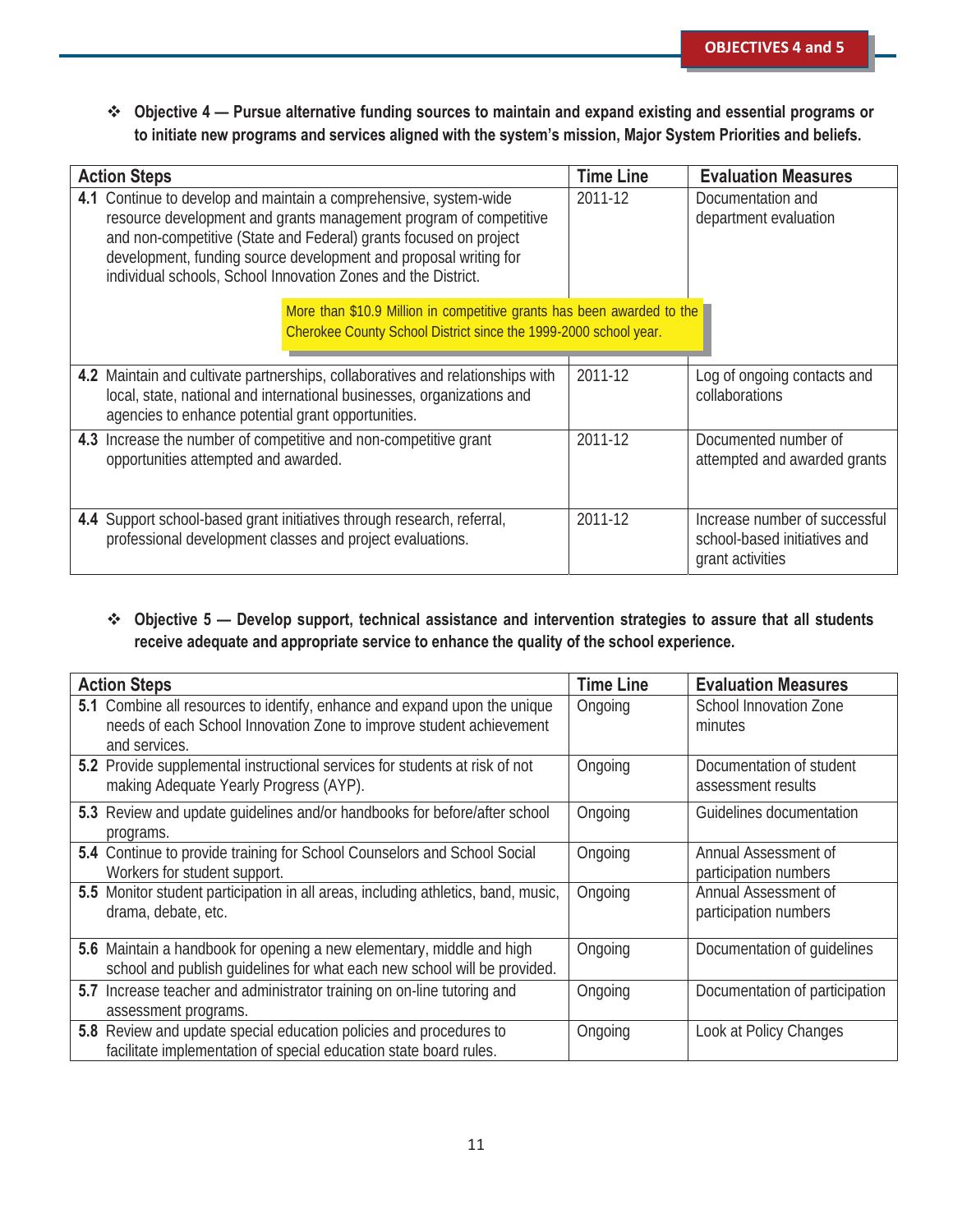### **Objective 6 — Technology will be utilized to increase student achievement.**

Cherokee County School District classroom teachers received a total of 32,853 hours of technology training during the 2010-11 school year. 841 teachers have completed Teach21, a local Technology endorsement program; and 153 are currently enrolled in the program. This program is geared to developing 21st century teachers who engage students with the use of technology.

| <b>Action Steps</b>                                                                                                                                                                                                                                                                                                                                                                                                                       |                                                                                                                                                                                                                                                                                                     | <b>Time Line</b> | <b>Evaluation Measures</b>                                                                              |
|-------------------------------------------------------------------------------------------------------------------------------------------------------------------------------------------------------------------------------------------------------------------------------------------------------------------------------------------------------------------------------------------------------------------------------------------|-----------------------------------------------------------------------------------------------------------------------------------------------------------------------------------------------------------------------------------------------------------------------------------------------------|------------------|---------------------------------------------------------------------------------------------------------|
| 6.1 Optimize the network infrastructure to support student learning and the<br>Ongoing<br>District's technological needs.                                                                                                                                                                                                                                                                                                                 |                                                                                                                                                                                                                                                                                                     |                  | Comparison report of monthly<br>usages                                                                  |
|                                                                                                                                                                                                                                                                                                                                                                                                                                           | 6.2 Provide instructional and technical support to each school to help<br>classroom teachers utilize and integrate technology successfully.                                                                                                                                                         | Ongoing          | Monitoring of Help Desk<br>Reports and Technology<br><b>Based Training Activities</b>                   |
|                                                                                                                                                                                                                                                                                                                                                                                                                                           | 6.3 Continue to support the integration of effective technology use within<br>classroom instruction through continuous professional development<br>activities, increased access for students and assessment and application<br>of emerging and innovative trends in K-12 technology-based learning. | Ongoing          | Lesson plans, observation and<br>electronic portfolios                                                  |
|                                                                                                                                                                                                                                                                                                                                                                                                                                           | 6.4 Continue to provide schools and school district media centers with new<br>technologies and learning resources as well as school-wide training<br>initiatives focusing on Digital Citizenship (e.g., cybersafety, plagiarism,<br>safe searching, cyberbullying, parental guidance, etc.).        | Ongoing          | Electronic portfolio, usage<br>statistics and collaboration<br>projects                                 |
| program delivery of courses.                                                                                                                                                                                                                                                                                                                                                                                                              | 6.5 Continue to implement and support the District's online credit recovery<br>1,502 students attempted 2,579 online<br>courses and earned a total of 1,968<br>credits during SY 2010-11.                                                                                                           | Ongoing          | Report of online course<br>completions                                                                  |
| improvement goals.                                                                                                                                                                                                                                                                                                                                                                                                                        | 6.6 Align technology-based training initiatives directly with school<br>Each school is now required to design a School Technology Professional<br>Development Plan that is incorporated within and correlates directly to<br>their School Improvement Plan.                                         | Annually         | Summary of Technology<br>training participation by school.                                              |
| activities and for high-stakes testing review.                                                                                                                                                                                                                                                                                                                                                                                            | 6.7 Utilize educational online web-based resources for access to lesson<br>plans, e.g., media resources, research databases, curriculum-related                                                                                                                                                     | Ongoing          | Historical reports of purchased<br>resources                                                            |
| Online resources for the district schools include interactive digital content in Spanish and English, reference<br>databases, bibliographic and note-taking resources, royalty-free music resources, historical/contemporary map<br>resources, test preparation reviews and plagiarism detection services. The District has been recognized by<br>curriculum-based online content providers for extensive use of these educational tools. |                                                                                                                                                                                                                                                                                                     |                  |                                                                                                         |
| Century technology skills and best practices.                                                                                                                                                                                                                                                                                                                                                                                             | 6.8 Collaborate with institutions of higher learning to assist them in designing<br>educational programs for student teachers who teach and provide 21st                                                                                                                                            | Ongoing          | Minutes from annual meeting<br>with institutions of higher<br>learning                                  |
|                                                                                                                                                                                                                                                                                                                                                                                                                                           | 6.9 Provide applicable students with an electronic portfolio to manage their<br>documents, digital resources, activities and time.                                                                                                                                                                  | Ongoing          | Monitoring the use of the<br>resource, as well as feedback<br>from students, teachers and<br>principals |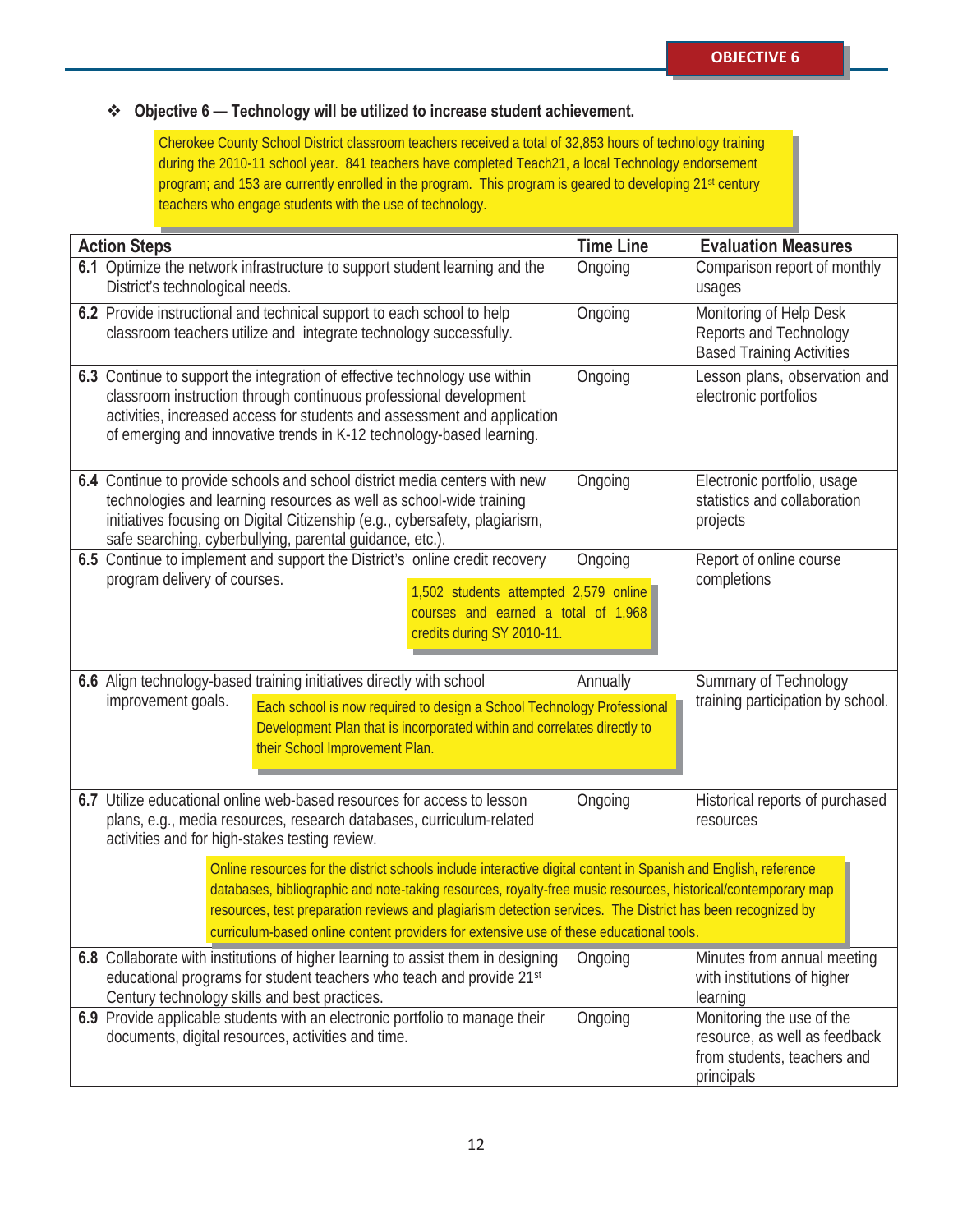| 6.10 Ensure that professional development opportunities centered on<br>Assistive Technology are available and effectively train District staff to                                                                                                                                                                                                                                                         | Ongoing | Development of all courses<br>and summary of class                                                                                                                                                                                  |
|-----------------------------------------------------------------------------------------------------------------------------------------------------------------------------------------------------------------------------------------------------------------------------------------------------------------------------------------------------------------------------------------------------------|---------|-------------------------------------------------------------------------------------------------------------------------------------------------------------------------------------------------------------------------------------|
| properly support students with unique and special needs.                                                                                                                                                                                                                                                                                                                                                  |         | participation and lab usage                                                                                                                                                                                                         |
| 6.11 Continue to support and monitor participation in and offer online                                                                                                                                                                                                                                                                                                                                    | Ongoing | Analysis of School and District                                                                                                                                                                                                     |
| assessment programs.                                                                                                                                                                                                                                                                                                                                                                                      |         | Reports                                                                                                                                                                                                                             |
| 6.12 Provide necessary technology-based resources to support teacher                                                                                                                                                                                                                                                                                                                                      | Ongoing | 21st Century Technology                                                                                                                                                                                                             |
| efforts in preparing students to meet 21 <sup>st</sup> Century Technology Literacy                                                                                                                                                                                                                                                                                                                        |         | <b>Literacy Assessment</b>                                                                                                                                                                                                          |
| Assessment standards by the 8th grade.<br>6.13 Continue to measure usage and effectiveness of software and                                                                                                                                                                                                                                                                                                | Ongoing | Analysis of software usage                                                                                                                                                                                                          |
| subscription services.                                                                                                                                                                                                                                                                                                                                                                                    |         | reports and test scores                                                                                                                                                                                                             |
| 6.14 Develop access to online resource for students and teachers to store,                                                                                                                                                                                                                                                                                                                                | Ongoing | Monitor utilization of resources                                                                                                                                                                                                    |
| collaborate and share curriculum based resources.                                                                                                                                                                                                                                                                                                                                                         |         |                                                                                                                                                                                                                                     |
| 6.15. Utilize a digital distribution system for the delivery of educational content<br>to all District locations. Content is multimedia in format, including video,<br>audio and presentation files. In addition, utilize a collaborative tool that<br>allows for video conferencing, interactive communication, online<br>collaboration and visual instructions in a secure conferencing<br>environment. | Ongoing | Monitoring the use of the<br>resource as well as the<br>resources accessed.                                                                                                                                                         |
| 6.16 Continue to assess and invest in applications that are directly tied to<br>student achievement and/or improved productivity.                                                                                                                                                                                                                                                                         | Ongoing | Testing results and student<br>achievement reports                                                                                                                                                                                  |
| 6.17 Focus software investments on standards-based curriculum<br>applications that include provisions for centralized reporting of student<br>usage and progress and that include tools and resources for teaching,<br>assessment, prescription, diagnoses and reporting.                                                                                                                                 | Ongoing | Application reports correlated<br>when possible with student<br>achievement                                                                                                                                                         |
| 6.18 Pursue options to eliminate the barriers faced by K-12 institutions in the<br>acquisition of low-cost or no-cost, content-rich electronic textbook<br>materials which essentially breaks the cycle of publishers who are<br>unwilling to adapt pricing models to make the materials cost effective<br>and available to students at all grade levels.                                                 | Ongoing | Continuous dialogue with<br>textbook providers and<br>publishers and through the<br>observation of trends in the<br>publishing industry that<br>demonstrate progress in the<br>reduction of costs and the<br>enrichment of content. |
| 6.19 Explore and pilot methodologies designed to assist educators in<br>managing student use of personal computing and web-enabled<br>devices as a means to increase access for students and increase their<br>level of engagement in the classroom. Also, review options for providing<br>wireless support in this regard.                                                                               | Ongoing | Assessing school-based<br>interest and class participation                                                                                                                                                                          |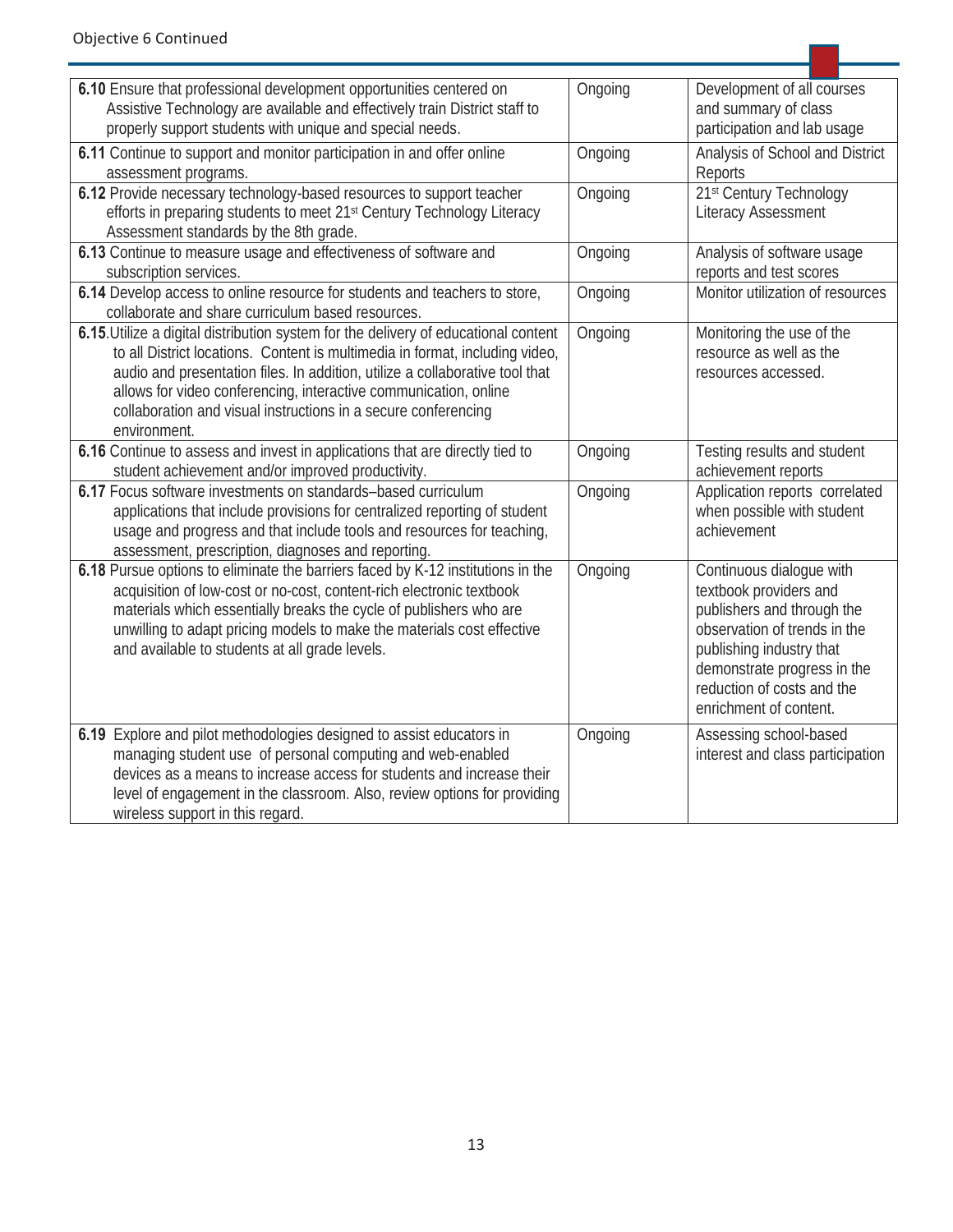### **Objective 7 — Technology will be utilized to increase school and school district productivity and efficiency.**

| <b>Action Steps</b>                                                                                                                                                                                                                                                                                                                                                                                          | <b>Time Line</b> | <b>Evaluation Measures</b>                                                                                                                                                                                                                             |
|--------------------------------------------------------------------------------------------------------------------------------------------------------------------------------------------------------------------------------------------------------------------------------------------------------------------------------------------------------------------------------------------------------------|------------------|--------------------------------------------------------------------------------------------------------------------------------------------------------------------------------------------------------------------------------------------------------|
| 7.1 Replace paper with electronic online data, use of technology-based<br>software that facilitates web-based data sharing and collaboration and<br>automated workflows where possible, including forms and often-modified<br>documents such as policy manuals and curriculum guides.                                                                                                                        | Ongoing          | Replacement of paper<br>documents with electronic<br>online data and custom built<br><b>District sites</b>                                                                                                                                             |
| 7.2 Develop and maintain technology security guidelines aimed at protecting<br>critical operations and confidential data.                                                                                                                                                                                                                                                                                    | Ongoing          | Creation, refinement and<br>adoption of guidelines                                                                                                                                                                                                     |
| 7.3 Develop standards for compliance in software and applications to foster<br>and promote interoperability among departments.                                                                                                                                                                                                                                                                               | Ongoing          | Advance review of District<br>software purchases by<br>technology staff.                                                                                                                                                                               |
| 7.4 Maintain compliance with the Children's Internet Safety Act (CIPA),<br>Protecting Children in the 21st Century Act (Title II of the Broadband Act),<br>Children's Online Privacy Protection Act (COPPA), and Family<br>Educational Rights and Privacy Act (FERPA) and Health Insurance<br>Portability and Accountability Act (HIPAA), through policy and practice<br>and technology protection measures. | Ongoing          | Continued enforcement of the<br>School Board policies that<br>include conformity to<br>legislative compliance,<br>publishing on-line safety tips in<br>the Annual Student/Parent<br>Handbook and Discipline Code<br>and usage of resources<br>provided |
| Implement resources and practices to better facilitate the electronic<br>7.5<br>exchange of information and efficient uses of technology, including the<br>transition to employee inquiry/self-service for payroll, personnel and<br>benefit applications.                                                                                                                                                   | Ongoing          | Observation of usage of<br>resources and practices;<br>overhaul manual process<br>when practical and within<br>budget                                                                                                                                  |
| 7.6 Expand the use of the centralized system for managing professional<br>development activities and maintaining certification data to all certified<br>employees.                                                                                                                                                                                                                                           | Ongoing          | Centralized system accessed<br>and utilized through a local<br>intranet network                                                                                                                                                                        |
| 7.7 Continue implementation of computerized document management<br>system for school facilities.<br>a. Prioritize and categorize documents to be stored.<br>b. Annually update facility usage/program.<br>c. Enter updated facility data to reflect building modifications and as-built<br>conditions.<br>d. Store blueprints for convenient retrieval.                                                      | Ongoing          | Electronic storage of school<br>facility documents                                                                                                                                                                                                     |
| 7.8 Continue training on tools that provide electronic planning and<br>scheduling for personnel, resources and facilities.                                                                                                                                                                                                                                                                                   | Ongoing          | Review of class participation<br>and maintain use of system                                                                                                                                                                                            |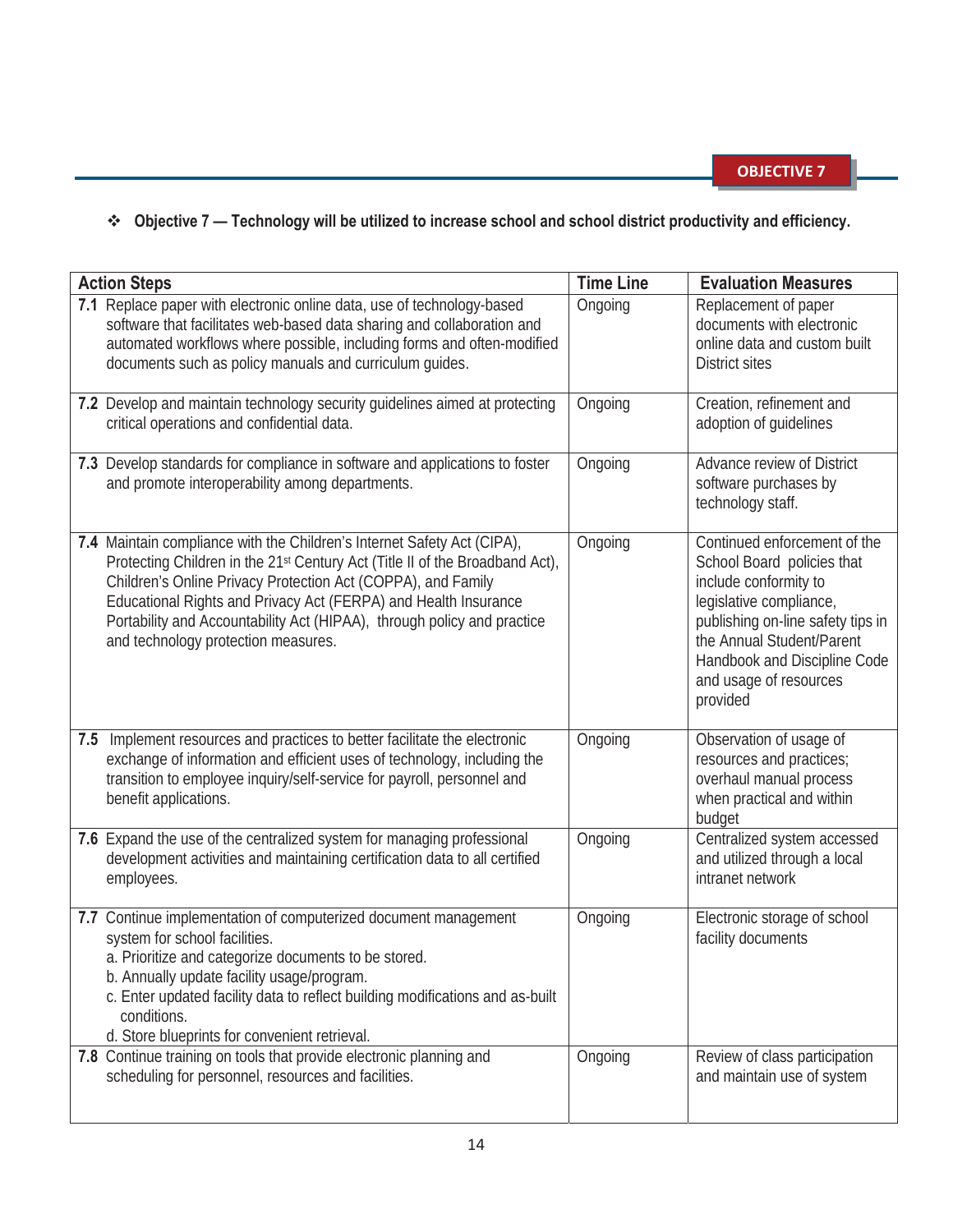| 7.9 Allow access to technology tools and resources by teachers who do not<br>have regular classrooms due to overcrowding with use of portable<br>devices.                                                                                                                                                                                                                                | Ongoing  | Gap analysis review of<br>teachers versus available<br>technology per site                                 |
|------------------------------------------------------------------------------------------------------------------------------------------------------------------------------------------------------------------------------------------------------------------------------------------------------------------------------------------------------------------------------------------|----------|------------------------------------------------------------------------------------------------------------|
| 7.10 Continue to use an electronic records retention system that includes a<br>disaster recovery system for critical data:<br>a. Prioritize and categorize documents to be stored<br>b. Develop protocol for the system<br>c. Store data in the system                                                                                                                                   | Ongoing  | Records retention plan                                                                                     |
| 7.11 Continue to utilize the electronic purchasing/accounting and inventory<br>system.                                                                                                                                                                                                                                                                                                   | Ongoing  | Accurate, efficient and timely<br>purchasing and inventory data                                            |
| 7.12 Continue to utilize the on-line school food service management system<br>which includes management of the following:<br>a. Student accounts<br>b. Food inventory and USDA commodities<br>c. Order processing and bid analysis<br>d. Menu planning and food production<br>e. Free and reduced-price meal approval<br>f. Equipment                                                    | Ongoing  | Increased performance on<br>breakfast participation, lunch<br>participation and profit and<br>loss reports |
| 7.13 Continue to provide an online student meal payment option for parents.                                                                                                                                                                                                                                                                                                              | Ongoing  | Participation statistics                                                                                   |
| 7.14 Explore and expand more productive/efficient eCommerce opportunities<br>for parents, such as MealpayPlus, online afterschool program<br>payments, purchase of school supplies, accessories, etc.                                                                                                                                                                                    | Ongoing  | Participation statistics                                                                                   |
| 7.15 Improve the efficiency of the District's network infrastructure through<br>implementation of best practices such as server centralization,<br>consolidation and virtualization and the investment in a centralized<br>network management tool.                                                                                                                                      | Ongoing  | Utilization of network<br>monitoring and reporting<br>resources                                            |
| 7.16 Review and update policies and procedures to align business practices<br>and workflow with District goals and strategies.                                                                                                                                                                                                                                                           | Annually | Policy Review                                                                                              |
| 7.17 Continue to utilize the library and textbook manager automation<br>program for integrated circulation, cataloging, searching, reporting and<br>library management to help each school in the District work more<br>efficiently and to provide the District with management tools for<br>reporting and system administration.                                                        | Ongoing  | Review of inventory and<br>District reports                                                                |
| 7.18 Streamline the employment application process through the<br>implementation of an online solution.                                                                                                                                                                                                                                                                                  | 2011-13  | Building, testing and<br>implementation of the solution                                                    |
| 7.19 Provide students with secured web-based access to their academic<br>performance data including grades, attendance, assignments as well as<br>easy access to digital content and resources that will support their<br>efforts to improve their academic achievement.                                                                                                                 | 2011-15  | Review of portal usage<br>statistics by locale.                                                            |
| 7.20 Collaborate with the State Department of Education and the developers<br>of the District's student information system to implement the State<br>Longitudinal Data system (SLDS) that will provide access to student's<br>longitudinal performance data and assist teachers and administrators<br>with developing effective strategies to address areas for academic<br>improvement. | 2011-15  | Access to the SLDS by<br>teachers and administrators                                                       |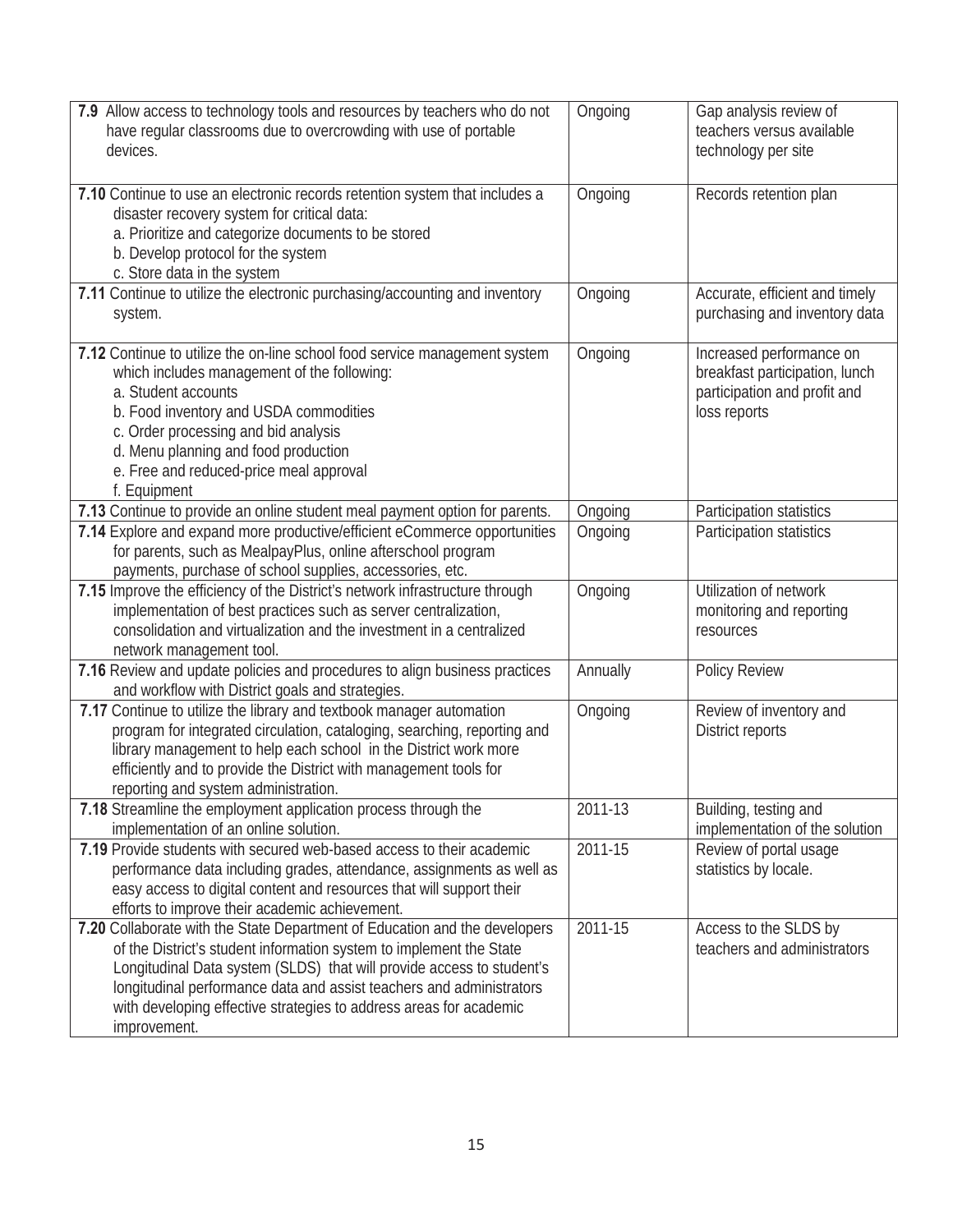### **Objective 8 — To provide a quality safety and security service to the system and community.**

| <b>Action Steps</b>                                                                                                                                                                                                                                                                                                                              | <b>Time Line</b> | <b>Evaluation Measures</b>                                                                              |
|--------------------------------------------------------------------------------------------------------------------------------------------------------------------------------------------------------------------------------------------------------------------------------------------------------------------------------------------------|------------------|---------------------------------------------------------------------------------------------------------|
| 8.1 Maintain a General Directives Manual for internal use by police<br>employees that establishes high standards of performance.                                                                                                                                                                                                                 | 2011-15          | Annual policy review                                                                                    |
| 8.2 Work with local and state criminal justice agencies to acquire information<br>necessary for ongoing investigations, crime trends and court related<br>dispositions of students adjudicated.                                                                                                                                                  | 2011-15          | Reports of data collected<br>through collaboration with local<br>and state criminal justice<br>agencies |
| 8.3 Maintain certification compliance by meeting or exceeding standards<br>adopted by the Georgia Law Enforcement Certification Program.                                                                                                                                                                                                         | 2011-15          | <b>Annual Policy</b><br><b>Review</b>                                                                   |
| The Cherokee County School District Police Department will<br>again be assessed for recertification compliance in 2012.                                                                                                                                                                                                                          |                  |                                                                                                         |
| 8.4 Continue to work with district level and school-based staff to evaluate<br>patterns of student/school behavior to reduce or prevent specific<br>violations.                                                                                                                                                                                  | 2011-15          | Semi-Annual Report of<br>Incidents                                                                      |
| The Cherokee County School District has no school identified<br>as a "Persistently Dangerous School."                                                                                                                                                                                                                                            |                  |                                                                                                         |
| 8.5 Continue to work with School and County Council Parent-Teacher<br>Associations (PTA), as well as community-based organizations, to<br>cultivate and establish relationships that support initiatives related to<br>improving school safety and security.<br>The Parental Awareness for Safe Schools (P.A.S.S) Program was recognized in July | 2011-15          | Schedule of activities                                                                                  |
| 2011 by the Georgia Association Chiefs of Police as a "Program of Excellence".                                                                                                                                                                                                                                                                   |                  |                                                                                                         |
| 8.6 Prepare semi-annual reports that capture the types of calls and incidents<br>being handled by the police department to aid in accurate administrative<br>and state reporting.                                                                                                                                                                | 2011-15          | Incident reports                                                                                        |
| 8.7 Continue to work with local and state public safety agencies to establish<br>a wireless communication committee for the purpose of researching and<br>designing a county-wide radio communications system.                                                                                                                                   | 2011-15          | Annual progress report                                                                                  |
| 8.8 Continue to assess, review and implement school-based and district<br>safety plans/programs that enhance the ability of district personnel and<br>local public safety agencies to respond to emergencies and crises.                                                                                                                         | 2011-2015        | Annual procedure review                                                                                 |
| 8.9 Continue to build out a UHF radio communication system that provides<br>districtwide inter/intra-communication ability.                                                                                                                                                                                                                      | 2011-2015        | Annual Progress Report                                                                                  |
| 8.10 Establish an Annual Employee Safety Awareness and Training<br>Advisory Committee to evaluate and identify additional opportunities to<br>heighten employee awareness and safety.                                                                                                                                                            | Ongoing          | School district department<br>activities and improvement<br>plans                                       |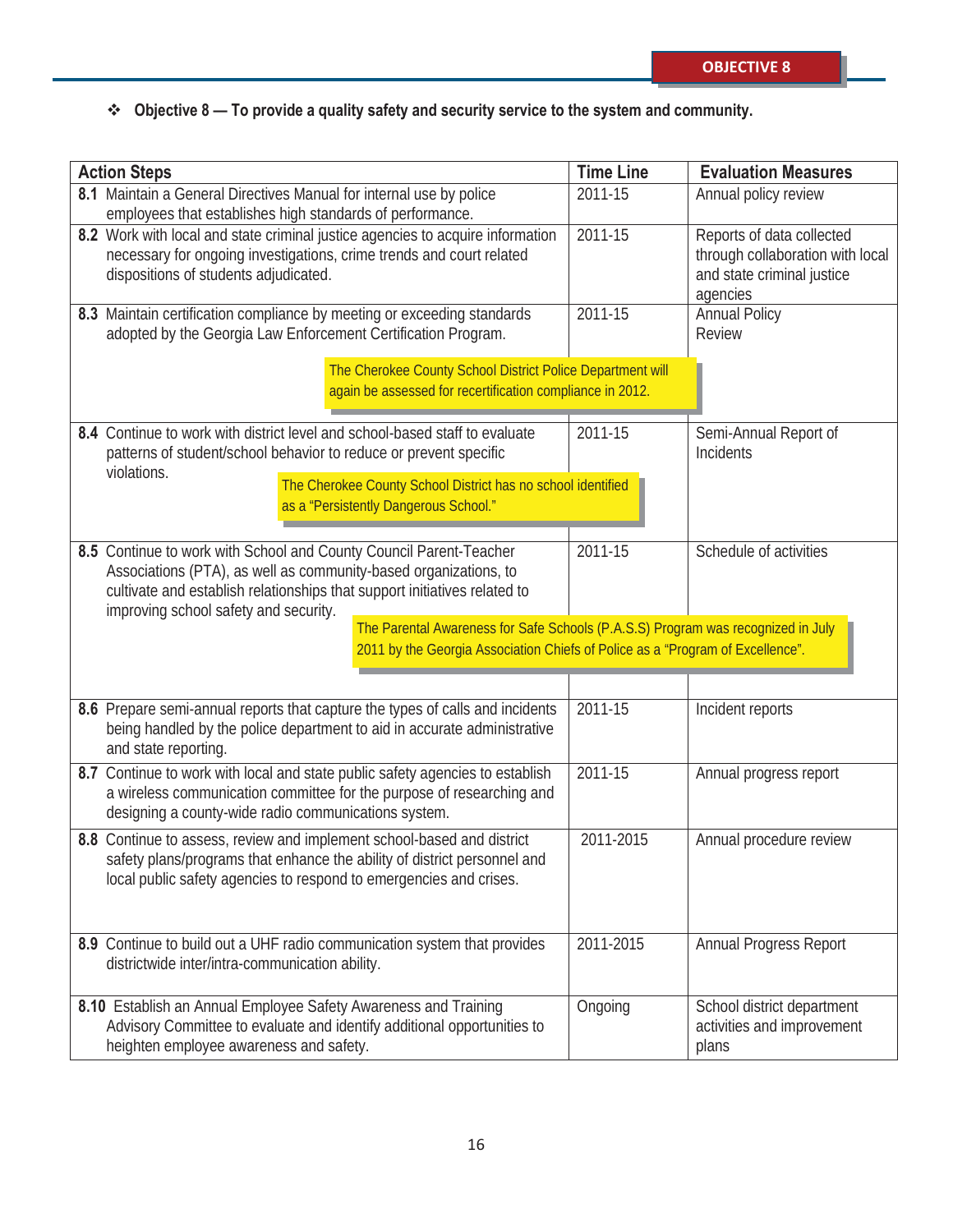## **Objective 9 — Continue to provide an efficient and proactive transportation system.**

| <b>Action Steps</b>                                                                                                                                                                                                                                                                                                                                                              | <b>Time Line</b>                                                                                                                                                                  | <b>Evaluation Measures</b>                                                                                      |  |  |
|----------------------------------------------------------------------------------------------------------------------------------------------------------------------------------------------------------------------------------------------------------------------------------------------------------------------------------------------------------------------------------|-----------------------------------------------------------------------------------------------------------------------------------------------------------------------------------|-----------------------------------------------------------------------------------------------------------------|--|--|
| 9.1 Provide quality, safe transportation for all students.                                                                                                                                                                                                                                                                                                                       | Ongoing                                                                                                                                                                           | Monthly/Annual inspection safety<br>reports; incident and accident<br>reports; DOE Best Practices<br>Assessment |  |  |
| 9.2 Provide well qualified, highly skilled drivers through a comprehensive<br>training program, graduated salary schedule and other incentives.                                                                                                                                                                                                                                  | Ongoing                                                                                                                                                                           | Performance assessments;<br><b>Driving Range</b>                                                                |  |  |
| 92 bus drivers and 21 attendants attained the title of Exemplary Driver and<br>57 drivers received the Perfect Attendance Award during SY 2010-11.                                                                                                                                                                                                                               |                                                                                                                                                                                   |                                                                                                                 |  |  |
| 9.3 Provide the best qualified, well-trained bus technicians using the latest<br>computer diagnostics equipment incorporating extensive staff development<br>and career incentive programs.                                                                                                                                                                                      | Ongoing                                                                                                                                                                           | Performance assessments,<br>maintenance data records                                                            |  |  |
| For 34 consecutive years, the Cherokee County School District has<br>received a 100% perfect state inspection on all school buses.                                                                                                                                                                                                                                               |                                                                                                                                                                                   |                                                                                                                 |  |  |
| 9.4 Continue to seek grant funding to retrofit all buses to meet or exceed 2007<br><b>Emissions Standards</b>                                                                                                                                                                                                                                                                    | Ongoing                                                                                                                                                                           | Annual fuel report                                                                                              |  |  |
| \$726,409 in competitive grant funding has been utilized to retrofit 52<br>buses to meet or exceed 2007 Emission Standards.                                                                                                                                                                                                                                                      |                                                                                                                                                                                   |                                                                                                                 |  |  |
| 9.5 Utilize a Bus Support Facility in the northern section of the county to<br>increase efficiency and to provide for additional secured parking areas.                                                                                                                                                                                                                          | Ongoing                                                                                                                                                                           | Utilization report of fuel island and<br>fuel combustion reports                                                |  |  |
| 9.6 Continue to provide a comprehensive bus rider safety program for all<br>students in grades PK-12.                                                                                                                                                                                                                                                                            | Ongoing                                                                                                                                                                           | <b>DOE Best Practices Assessments</b><br>and annual training report                                             |  |  |
| Over 25,000 students are annually trained in bus rider safety in PK-8<br>grades, and bus safety information is provided for students in grades 9-12.                                                                                                                                                                                                                             |                                                                                                                                                                                   |                                                                                                                 |  |  |
| 9.7 Continue to increase the number of buses in the fleet with air-conditioning.<br>100% of special education buses and 41% of regular<br>education buses now have air-conditioning.                                                                                                                                                                                             | Ongoing                                                                                                                                                                           | Fleet vehicle schedule and<br>utilization report                                                                |  |  |
| 9.8 Continue to support the Advanced Training Program for school bus drivers,<br>which provides additional training opportunities and subsequent salary<br>advancements to drivers upon satisfactory completion of coursework.<br>Courses in this program include, but are not limited to, the following:<br>Transporting Special Needs Students, Bullying, Behavior Management, | Ongoing                                                                                                                                                                           | Driver participation/Disciplinary<br>Incidents                                                                  |  |  |
| CPR, Basic First Aid and Gangs/Crime Prevention.                                                                                                                                                                                                                                                                                                                                 | 90% of the School District's current bus drivers are actively<br>taking courses or have completed all coursework within the<br>Advanced Training Program's top level (III).<br>17 |                                                                                                                 |  |  |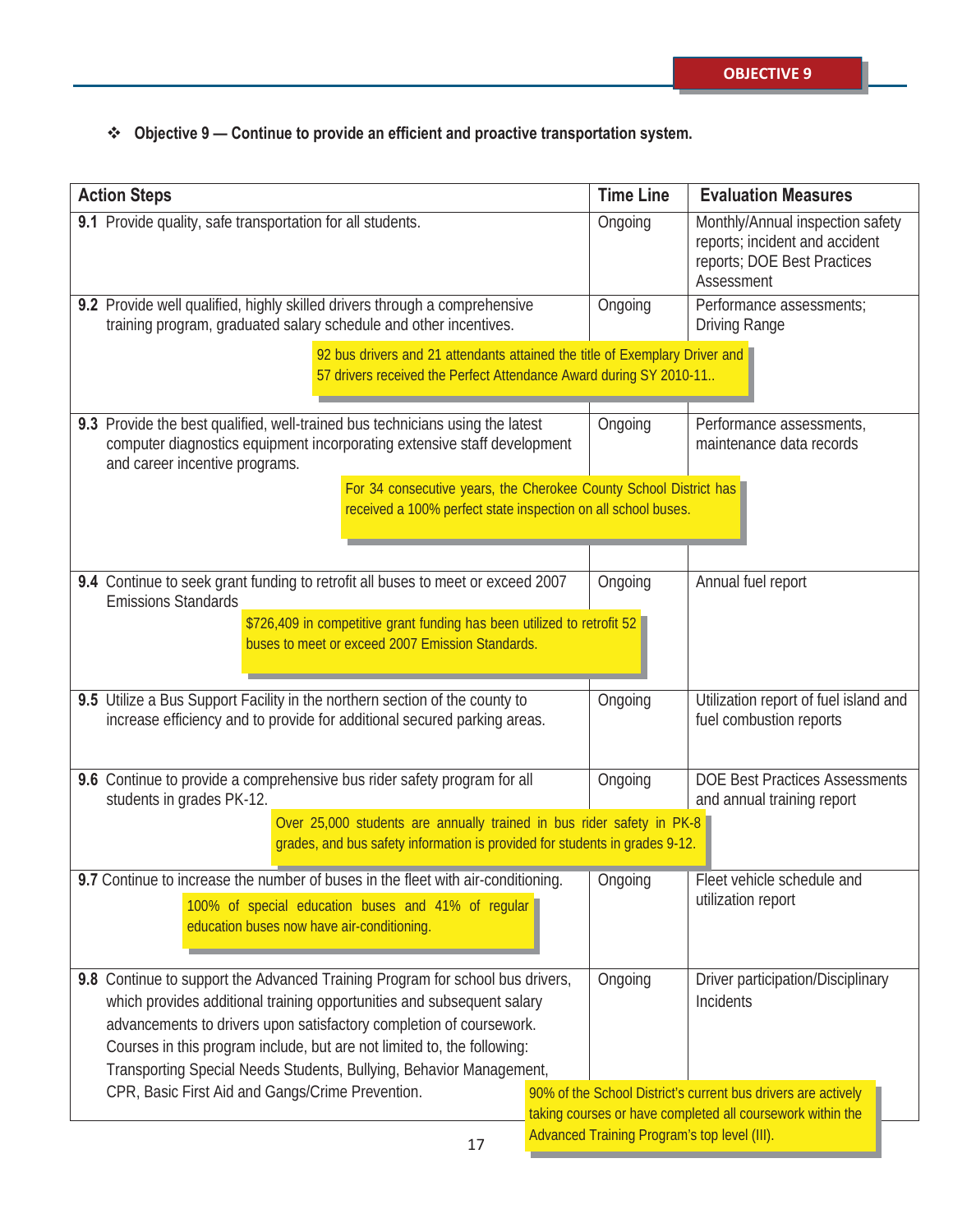**Objective 10 — Implement procedures for recruiting, employing, allocating and evaluating personnel (especially in critical needs areas).** 

| <b>Action Steps</b> |                                                                                                                                                                                                                                                                                                                                                                                                                                            | <b>Time Line</b> | <b>Evaluation Measures</b>                                                                                               |  |  |
|---------------------|--------------------------------------------------------------------------------------------------------------------------------------------------------------------------------------------------------------------------------------------------------------------------------------------------------------------------------------------------------------------------------------------------------------------------------------------|------------------|--------------------------------------------------------------------------------------------------------------------------|--|--|
|                     | 10.1 Utilize yearly recruitment plan to address critical areas, including<br>teaching and non-teaching positions, bilingual staffing and student<br>growth.                                                                                                                                                                                                                                                                                | Annually         | Staffing vacancies with in-field<br>certified personnel and critical<br>shortage areas for support<br>staff              |  |  |
|                     | 10.2 Continue to implement standardized hiring practices/procedures that<br>enable the school district to be highly competitive in attracting highly<br>qualified personnel at all levels.<br>All CCSD staff were deemed "Highly-Qualified" for the 2010-11 academic year.                                                                                                                                                                 | Ongoing          | Comparison of<br>practices/procedures to other<br>Metropolitan systems and an<br>analysis of end results                 |  |  |
|                     | 10.3 Adhere to No Child Left Behind (NCLB) quidelines for employing highly<br>qualified personnel.                                                                                                                                                                                                                                                                                                                                         | Annually         | Analysis of the percentage of<br>highly qualified personnel at<br>each school                                            |  |  |
|                     | 10.4 Continue to survey personnel leaving the system in each employment<br>area to further enhance/strengthen the CCSD employment experience.                                                                                                                                                                                                                                                                                              | Annually         | Exit survey summary report                                                                                               |  |  |
|                     | 10.5 Provide additional staff as needed for growth and to meet school<br>district's needs and objectives.                                                                                                                                                                                                                                                                                                                                  | Annually         | Annual staffing reports                                                                                                  |  |  |
|                     | 10.6 Sustain a progressive, competitive and affordable benefit program for<br>District employees that is in line with state and national trends in health,<br>wellness and retirement benefits.                                                                                                                                                                                                                                            | Annually         | An ongoing review of the<br>District's benefit program in<br>comparison to those of other<br>mid-to-large size employers |  |  |
|                     | The School District's retirement benefit program now includes automatic enrollment in a<br>group-sponsored mutual fund retirement savings plan [including 403(b) & 457(b) pre-tax<br>and Roth 403(b) after-tax contributions], providing employees best-in-class investment<br>offerings, simplified enrollment/account management tools, and reduced fees and<br>expenses to maximize retirement savings opportunities for all employees. |                  | including Metro-area school<br>systems                                                                                   |  |  |
|                     | 10.7 Continue to provide, through recruitment and allotment processes,<br>equitable access to highly qualified teachers and paraprofessionals,<br>equity in teacher experience and equity in class size for all students<br>regardless of demographics.                                                                                                                                                                                    | Ongoing          | State reporting                                                                                                          |  |  |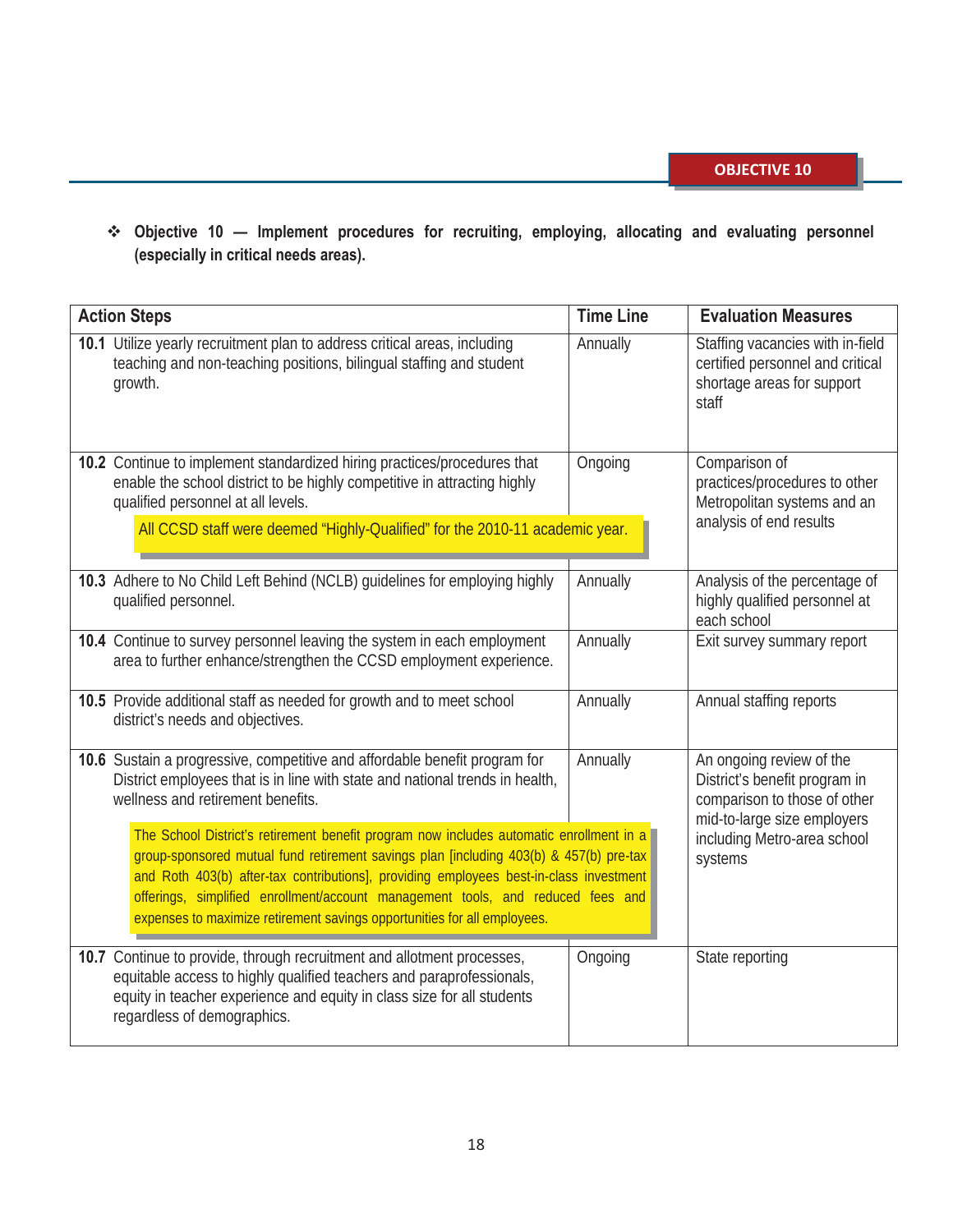## **Objective 11 — Continue to maintain a system of accountability which is aligned with Major System Priorities.**

| <b>Action Step</b>                                                                                                                                                                                                                                                                                                                 | <b>Timeline</b> | <b>Evaluation Measures</b>                                                                         |
|------------------------------------------------------------------------------------------------------------------------------------------------------------------------------------------------------------------------------------------------------------------------------------------------------------------------------------|-----------------|----------------------------------------------------------------------------------------------------|
| 11.1 Develop a five-year strategic plan based on the Major System Priorities;<br>evaluate progress and update it annually.                                                                                                                                                                                                         | Annually        | Annual analysis of District<br>objectives                                                          |
| 11.2 Continue to align local accountability policy/framework with requirements<br>of No Child Left Behind (NCLB) Act and Race To The Top (RT3) Initiative.                                                                                                                                                                         | Ongoing         | Analysis of reports and student<br>assessment results                                              |
| 11.3 Continue to utilize a Data Management Team to analyze test data to<br>impact instruction and review student achievement.                                                                                                                                                                                                      | Ongoing         | Reports and analysis of data<br>elements                                                           |
| 11.4 Develop an annual budget through an Ad Hoc Budget Committee<br>process. Establish a subcommittee to review any further state budget<br>reductions after local budgets are approved.                                                                                                                                           | Annually        | Executive budget summary<br>report                                                                 |
| 11.5 Continue to expand opportunities for parental and community<br>involvement.                                                                                                                                                                                                                                                   | Ongoing         | Result of feedback from school<br>councils, PTAs, and Ad Hoc<br>Committees, Chamber of<br>Commerce |
| 11.6 Analyze, synthesize and compile disaggregated data reports to reflect<br>student progress and evaluate programs.                                                                                                                                                                                                              | Ongoing         | Correlation of student progress to<br>program effectiveness                                        |
| 11.7 Prepare and distribute Annual Report of District and School Progress.                                                                                                                                                                                                                                                         | Annually        | Paper and electronic publication<br>of reports                                                     |
| 11.8 Maintain current District accreditation standards from the Southern<br>Association of Colleges and Schools (SACS) and Council on Accreditation<br>and School Improvement (CASI).                                                                                                                                              | Annually        | Renewals of accreditation<br>achieved by schools                                                   |
| In 2006, Cherokee County School District was one of the first school districts in the State of Georgia and the Nation<br>to achieve "District Accreditation as a Quality School System," as determined by the Southern Association of<br>Colleges and Schools and the Council of Accreditation and School Improvement (SACS CASI). |                 |                                                                                                    |
| 11.9 Continue to address requirements, commendations and<br>recommendations addressed by the Georgia DOE Career, Technical<br>Agricultural Education Program Review.                                                                                                                                                               | Ongoing         | State Report                                                                                       |
| 11.10 Continue to communicate school district concerns and educational<br>legislative issues to the state legislature and other audiences.                                                                                                                                                                                         | Annually        | Publication of yearly legislative<br>agenda                                                        |
| 11.11 Conduct an annual financial audit by independent auditing firm.                                                                                                                                                                                                                                                              | Annually        | Analysis of report results by<br>independent auditors                                              |
| 11.12 Continue to audit school student activity accounts on site.                                                                                                                                                                                                                                                                  | Annually        | Management reports                                                                                 |
| 11.13 Continue implementation of a standards-based school fund and<br>afterschool program accounting software system.                                                                                                                                                                                                              | Ongoing         | Management reports                                                                                 |
| 11.14 Allocate adequate time, financial support and personnel to conduct<br>system program evaluation.                                                                                                                                                                                                                             | 2011-12         | Reports of the effectiveness of<br>instructional program                                           |
| 11.15 Analyze employee evaluation process to determine changes/revisions<br>necessary to increase accountability for student gains/deficiencies or<br>enhance expectations for job performance.                                                                                                                                    | Annually        | Analysis report                                                                                    |
| 11.16 Align federally-required, consolidated application planning for funding<br>with the Cherokee County School District Strategic Plan.                                                                                                                                                                                          | Annually        | <b>Results of State Review</b>                                                                     |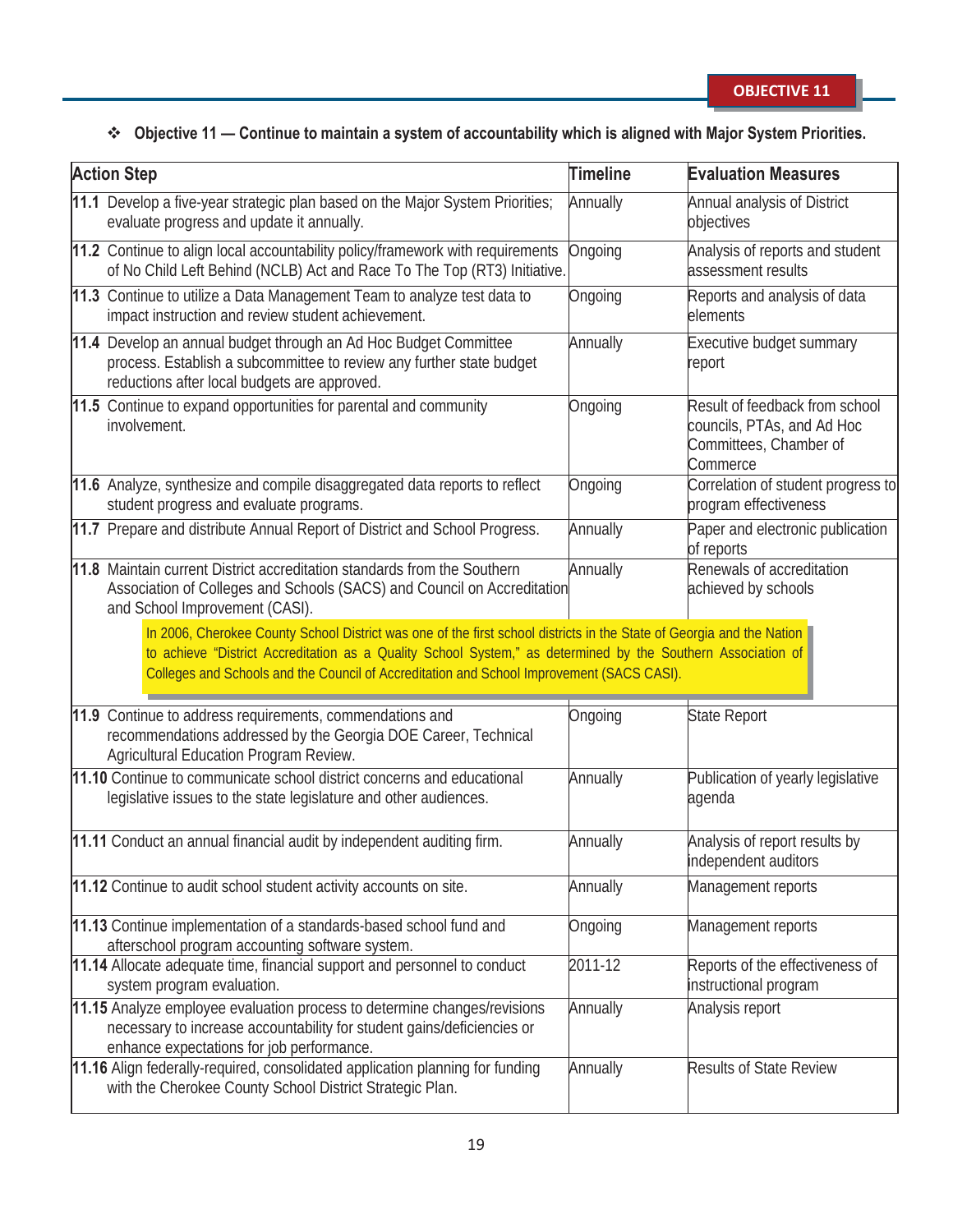**Objective 12 — Expand the written, systemic Partnership Initiative and services of the Office of Public Information, Communications and Partnerships, and increase parental and community involvement throughout the school system.**

| <b>Action Step</b>                                                                                                                                                                                                                                                                                                                            | <b>Timeline</b> | <b>Evaluation Measures</b>                                                                                                                              |
|-----------------------------------------------------------------------------------------------------------------------------------------------------------------------------------------------------------------------------------------------------------------------------------------------------------------------------------------------|-----------------|---------------------------------------------------------------------------------------------------------------------------------------------------------|
| 12.1 Review and evaluate existing partnerships to determine benefits and how Ongoing<br>they affect student achievement.                                                                                                                                                                                                                      |                 | Correlation report of partnerships<br>and Major System Priorities                                                                                       |
| 12.2 Expand, renew and manage existing partnerships and solicit new partners Ongoing<br>districtwide and for local schools.                                                                                                                                                                                                                   |                 | Comparison report of current and<br>previous partners                                                                                                   |
| From 10 in 1999, the School District now has over 80 Board-approved, mutually<br>beneficial partnerships/agreements: which include all municipalities, county<br>government and local institutions of higher learning and over 100 individual<br>business/school partnerships.                                                                |                 |                                                                                                                                                         |
| 12.3 Expand guidelines to institute a "communications loop" whereby pertinent Ongoing<br>school data, information and policy considerations are routinely<br>disseminated throughout the School Innovation Zones and the<br>community.                                                                                                        |                 | Documentation of guidelines<br><b>Ongoing Practice</b>                                                                                                  |
| 12.4 Enhance and expand the services of the Public Information,<br>Communications and Partnership Department.                                                                                                                                                                                                                                 | Ongoing         | a. Review of comprehensive<br>plan<br>b. System reviews of Spanish<br>translation utilization<br>c. Analysis report of school<br>facilities utilization |
| 12.5 Disseminate school and school district information relative to educational<br>programs/opportunities to the community-at-large via Internet, written<br>correspondence and interpersonal communication.                                                                                                                                  | Ongoing         | Request for information                                                                                                                                 |
| 12.6 Endorse the concept of flex time for business partners to allow<br>employees, who are also parents, to volunteer and participate in school<br>activities.                                                                                                                                                                                | Ongoing         | Board approved partnership<br>agreements                                                                                                                |
| 12.7 Expand facilitation of parental involvement initiatives to increase<br>opportunities for school/parent communications.                                                                                                                                                                                                                   | Ongoing         | Review of results of parent<br>survey                                                                                                                   |
| 12.8 Continue to take a proactive stance on education issues with local media<br>to promote the mission and Major System Priorities of the School Board<br>and Superintendent, so that the Office of Public Information,<br>Communications and Partnerships is treated by local media as the first<br>source on stories related to education. | Ongoing         | Media clips, phone calls                                                                                                                                |
| 12.9 Continue to conduct at least two advisory committee meetings a year in<br>each of the high school CTAE program areas to gain input from business<br>and industry on to current trends and practices.                                                                                                                                     | Ongoing         | Minutes of meetings                                                                                                                                     |
| 12.10 Solicit business and community members to become project facilitators<br>and judges for Senior Projects at the high schools and Career Fair<br>presenters at the middle schools.                                                                                                                                                        | Ongoing         | Documentation of members                                                                                                                                |
| 12.11 Maintain a virtual community bulletin board on the School District Web<br>site for posting community organization notices that may be of interest to<br>students, parents and employees, so that they may be aware of and<br>participate in various recreational, cultural and educational opportunities<br>to their benefit.           | Ongoing         | Track submission of flyers and<br>information for posting                                                                                               |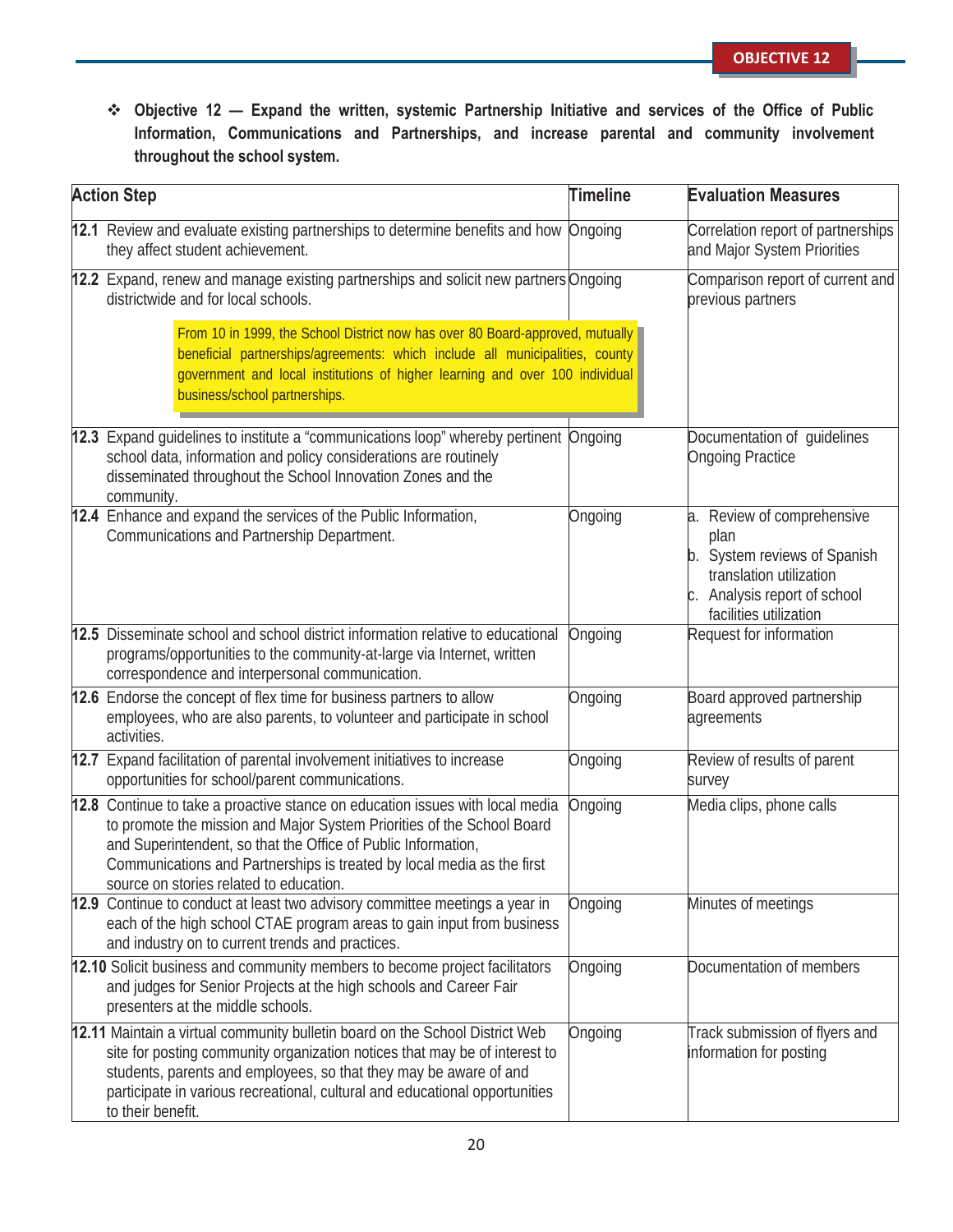| 12.12 Maintain CCSD social media presence through utilization of Facebook<br>and Twitter as additional venues for the distribution of school<br>news/announcements throughout the community. Also, expand this<br>presence through the introduction of individual school use of Facebook | Ongoing | Number of fans and followers |
|------------------------------------------------------------------------------------------------------------------------------------------------------------------------------------------------------------------------------------------------------------------------------------------|---------|------------------------------|
| and/or Twitter.                                                                                                                                                                                                                                                                          |         |                              |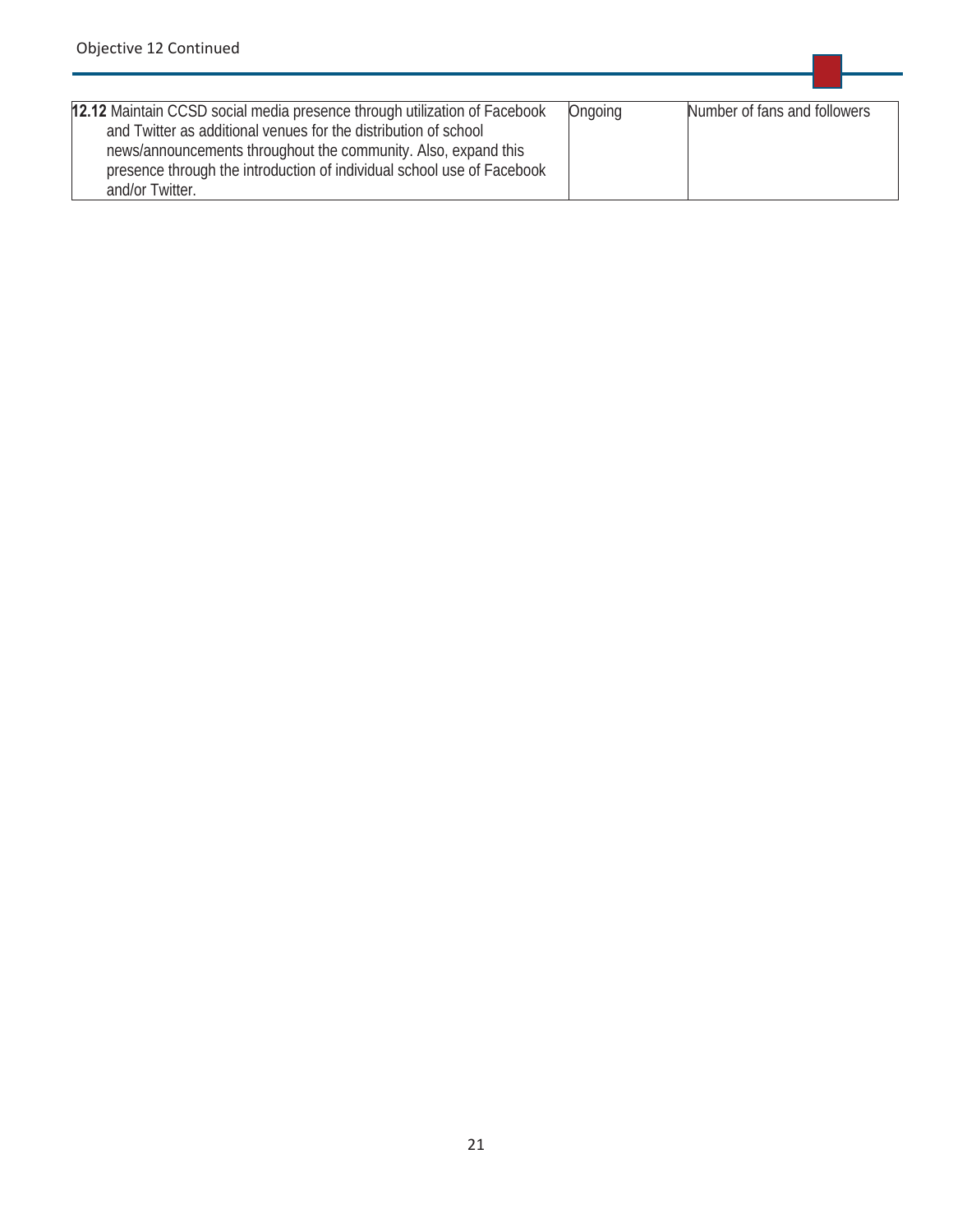#### **Objective 13 — Provide adequate facilities for student population growth and maintain all school facilities.**

To address critical overcrowding; reduce reliance on classroom trailers and address unprecedented student population growth (12,000 students added in the last 10 years), Education Special Purpose Local Option Sales Tax (Ed-SPLOST) revenues collected since 1998 and the associated bonds have been used to fund the construction of 12 new elementary schools (two of these are under construction), four new middle schools (one of these is under construction) and two new high schools; additions and renovations to five elementary schools and three high schools; the renovation of Historic Canton High School; construction of new facilities for School District education, food, technology and transportation services; outfitting all new schools and offices with technology, as well as retrofitting all existing schools and offices with technology and training teachers and staff to effectively use this technology; making miscellaneous repairs and renovations to facilities countywide; and purchasing land needed for new and replacement schools and facilities; as well as retiring more than \$150 Million of bonded indebtedness and interest. Each new school that has been constructed has been located in areas with the most critical school overcrowding. 83% of the funds for these projects has been derived locally and 100% of these funds have been spent locally.

| <b>Action Step</b>                                                                                                                                                                                                                             | <b>Timeline</b> | <b>Evaluation Measures</b>                                                                                            |
|------------------------------------------------------------------------------------------------------------------------------------------------------------------------------------------------------------------------------------------------|-----------------|-----------------------------------------------------------------------------------------------------------------------|
| 13.1 Update and implement a state and local five-year facility plan. Revise as<br>necessary to address growth.                                                                                                                                 | Annually        | Approval of facility plan by Board<br>of Education and State<br>Department of Education                               |
| 13.2 Establish minimum facilities guidelines as related to student activities and<br>athletics.                                                                                                                                                | 2011-12         | Review of report in comparison<br>with metro systems                                                                  |
| 13.3 Maintain data on student demographics, including but not limited to:<br>Cherokee County Inventory of School Housing, existing school<br>populations, growth trends, U.S. Census data and student distribution.                            | 2011-12         | Collection and monthly review of<br>charts, maps and growth trend<br>reports                                          |
| 13.4 Seek school sites for projected needs due to growth and shifting student Ongoing<br>distributions.<br>A school site has been purchased for the<br>future new/replacement Teasley MS.                                                      |                 | Number of sites purchased                                                                                             |
| 13.5 Conduct Boundary Focus Group meetings for schools and communities<br>targeted for boundary changes to create an informed relationship with<br>communities.                                                                                | Annually        | <b>Calendar of Boundary Focus</b><br>Group meetings                                                                   |
| 13.6 Maintain an active relationship with all municipal and county entities to<br>ensure cooperation in relation to zoning issues, roads, utilities and traffic<br>problems.                                                                   | Annually        | Periodic collaboration with school<br>system officials and municipal<br>entities. Review of partnership<br>agreements |
| 13.7 Update a five-year maintenance schedule for facilities, which includes<br>painting, floor and/or roof repair/replacement, installation of energy<br>management systems including portable classrooms, electrical and<br>mechanical needs. | Annually        | Compilation of school<br>maintenance work requests,<br>number of projects completed<br>and expenditures               |